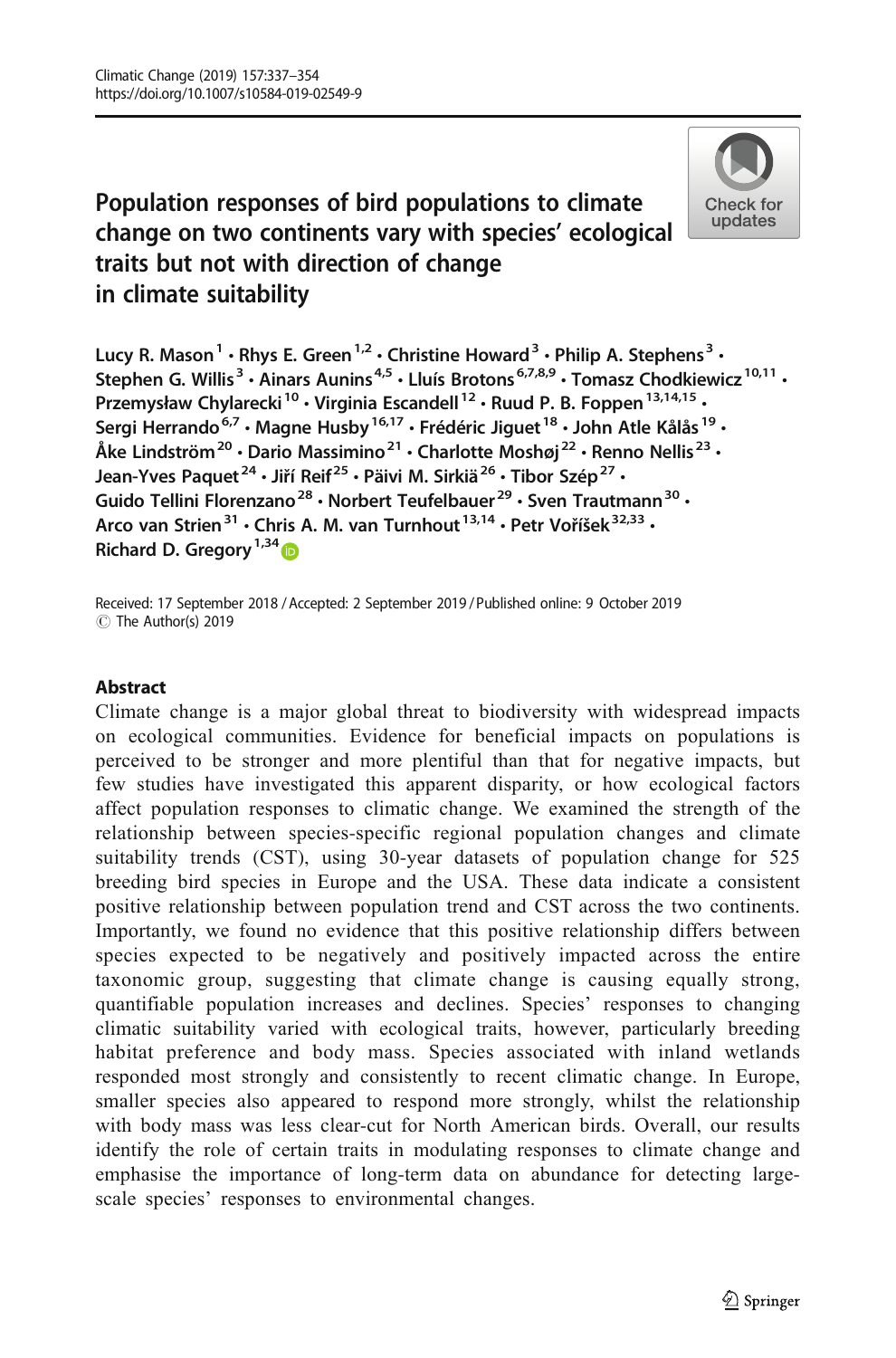# 1 Introduction

Correlational studies over large numbers of species, regions and taxonomic groups have revealed clear associations between recent climate change and observed changes in geographical range and abundance of many plant and animal taxa (Hickling et al. [2006](#page-14-0); Parmesan and Yohe [2003;](#page-15-0) Spooner et al. [2018;](#page-15-0) Stephens et al. [2016\)](#page-15-0). The evidence for positive changes in species abundance and distribution in response to beneficial recent climate change (i.e. in regions where this will lead to abundance increases and range extensions) is generally perceived to be stronger and more plentiful than for populations expected to be negatively impacted (e.g. Frishkoff et al. [2016](#page-14-0); Parmesan et al. [1999;](#page-15-0) Parmesan and Yohe [2003](#page-15-0); Root et al. [2003;](#page-15-0) Thomas et al. [2006](#page-15-0); Thomas and Lennon [1999](#page-15-0)). However, this effect may be an artefact, particularly if there are time lags in the responses of populations to climate change, or if range retractions are more difficult to detect than expansions. For example, climate change may adversely affect an animal species through changes in vegetation affecting the suitability of its habitat, which take time to occur, leading to an extinction debt (Kuussaari et al. [2009\)](#page-14-0). Such time lags may act in the opposite direction too, resulting in instances where beneficial effects, and therefore, the responses of species predicted to benefit may be delayed (Menéndez et al. [2006\)](#page-14-0), but this would not explain the suggested excess of positive relative to negative effects on species distribution and population changes.

Range retractions may be more difficult to detect than expansions, particularly when occurrence is mapped at a coarse scale. Range expansion requires successful colonisation of a new site beyond the current range by a small number of individuals, whilst range retraction may require the extinction of many local populations (Thomas et al. [2006](#page-15-0); Brommer et al. [2012](#page-13-0)). Furthermore, the biological process of extinction may constitute a longer-term process than colonisation, which may not be detected in the relatively short time periods considered by many studies of range change (Brommer et al. [2012](#page-13-0)). Finally, attributing range retractions solely to climatic change is difficult. Range expansion in areas of degraded habitat can easily be attributed to improving climatic conditions. However, apportioning the cause of range retractions among a suite of threatening processes, including habitat degradation and invasive species, is much harder (Thomas et al. [2006](#page-15-0)). Despite some evidence for the negative effects of climate change on populations (Lehikoinen et al. [2019](#page-14-0)), there is still no consensus on whether the reported difference in strength and quantity of evidence for positive relative to negative effects of climate change is an artefact or a true reflection of species' responses. A large-scale, multispecies assessment of the positive relative to negative effects of climate change on species' populations would provide important insights into the cause of this apparent disparity.

In some studies investigating the impacts of climate change, species distribution models (SDMs) relating geographical distribution to climatic variables are combined with annual meteorological data to estimate the direction and magnitude of changes in climate suitability over a given time period for different species or regions (Engler et al. [2017](#page-13-0); Stephens et al. [2016](#page-15-0)). Variation in observed population changes, both among species in a given area and among regions for a given species, can then be compared to the modelled differences in climate suitability trend. A positive relationship between observed and expected change is taken as correlational evidence of a probable population-level response of distribution and/or abundance to climatic change (although see Clavero et al. [2011](#page-13-0)). Such studies have found positive relationships between climate suitability and population trend, as expected, but have also identified substantial residual variation in the observed changes in distribution and abundance that is not accounted for statistically by measures of climatic change (Green et al. [2008](#page-14-0); Stephens et al. [2016\)](#page-15-0).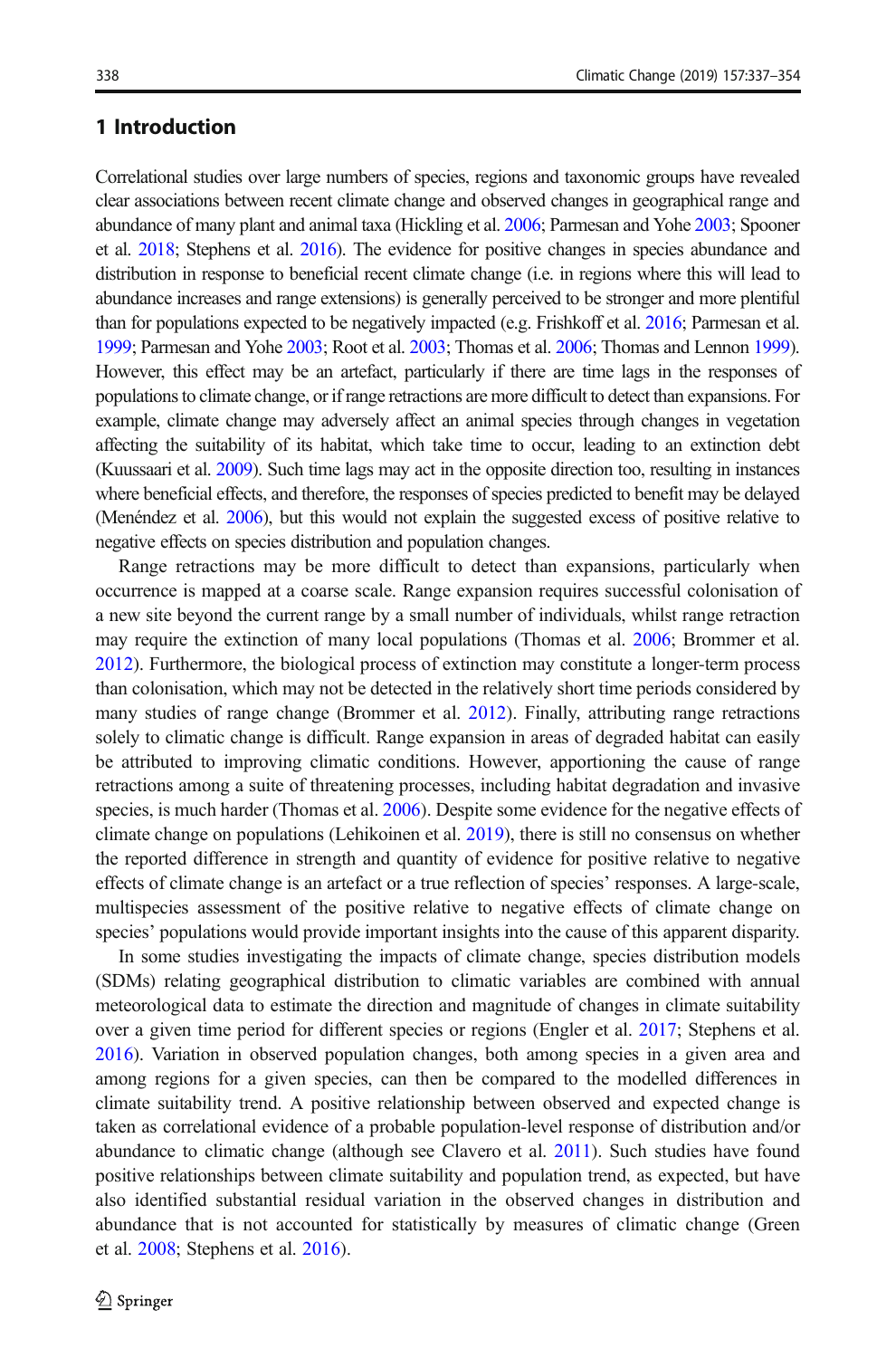Species' populations and distributions are influenced by many factors other than climate (e.g. Clavero et al. [2011\)](#page-13-0), and local climate adaptation may lead to different responses in different parts of a species' range (Visser et al. [2003\)](#page-16-0), so such unexplained variation is unsurprising. Ecological factors might lead to interspecific variation in spatial patterns of sensitivity to climatic change, regardless of the expected direction of change in suitability (Pearce-Higgins et al. [2015](#page-15-0)). The phenological mismatch hypothesis is a good example of this, where the prevalence and magnitude of species' sensitivity to changes in life-cycle phenology relative to the phenology of prey or other resources (Franks et al. [2018\)](#page-14-0) may vary because of differences in habitat, diet or migratory behaviour (Both et al. [2010](#page-13-0)). Changes, unrelated to climate change, in the suitability of habitats or impacts of environmental factors on demographic rates, such as changes in agricultural practices, land cover or pollution, may also counteract and mask the effects of climate change to a different extent for some groups of species (Clavero et al. [2011](#page-13-0); Herrando et al. [2014;](#page-14-0) Kampichler et al. [2012\)](#page-14-0). However, to our knowledge, the potential role of ecological traits in affecting species' responses to recent climatic change has not been explored comprehensively.

In this paper, we address these two issues—the apparent difference in response between species expected to benefit or be negatively impacted by climate change, and the role of ecological traits in influencing the relationship of population change to climate suitability trend. First, we examine the strength of the relationship between species- and region-specific population trends and trends in climate suitability using two of the best global datasets of recent long-term population changes for 525 bird species from Europe and the USA. Second, we investigate how species' responses to changing climatic suitability vary with ecological traits, specifically body mass, migratory behaviour and habitat association. We hypothesise that, should all three trait variables be upheld as important, we might expect to see a more positive mean annual population trend  $(r)$  vs. CST regression slope for (i) species with smaller body mass, whose populations are likely to be favoured by the higher temperatures inherent in climatic change (Millien et al. [2006;](#page-15-0) Sheridan and Bickford [2011](#page-15-0)); (ii) species associated with habitats more immediately-responsive to climate change (i.e. wetlands), which might be expected to undergo more rapid population changes as a result of climate-driven habitat degradation or improvement (Erwin [2009;](#page-13-0) Foden et al. [2009](#page-13-0)) and (iii) long-distance migrants which may be more vulnerable to phenological changes on their breeding grounds (Both et al. [2010](#page-13-0); Mayor et al. [2017](#page-14-0); Vickery et al. [2014](#page-16-0)).

# 2 Materials and methods

#### 2.1 Bird population trends

We obtained information on changes over time in breeding bird population size in Europe during the period 1980–2009 for 145 common species in 20 nation states (termed 'states' henceforward) from the Pan-European Common Bird Monitoring Scheme (PECBMS [2012](#page-15-0); Online Resources 1 and 2). For the USA, information on changes in breeding population size during the same period was obtained for 380 bird species in the 48 states of the contiguous USA (also termed 'states') from the US Breeding Bird Survey (Sauer and Link [2011](#page-15-0); Online Resources 3 and 4). For a given species, the information consisted of annual indices of population in the state derived from counts conducted annually using comparable methods at survey sites in all European or all US states. The methods used to derive the annual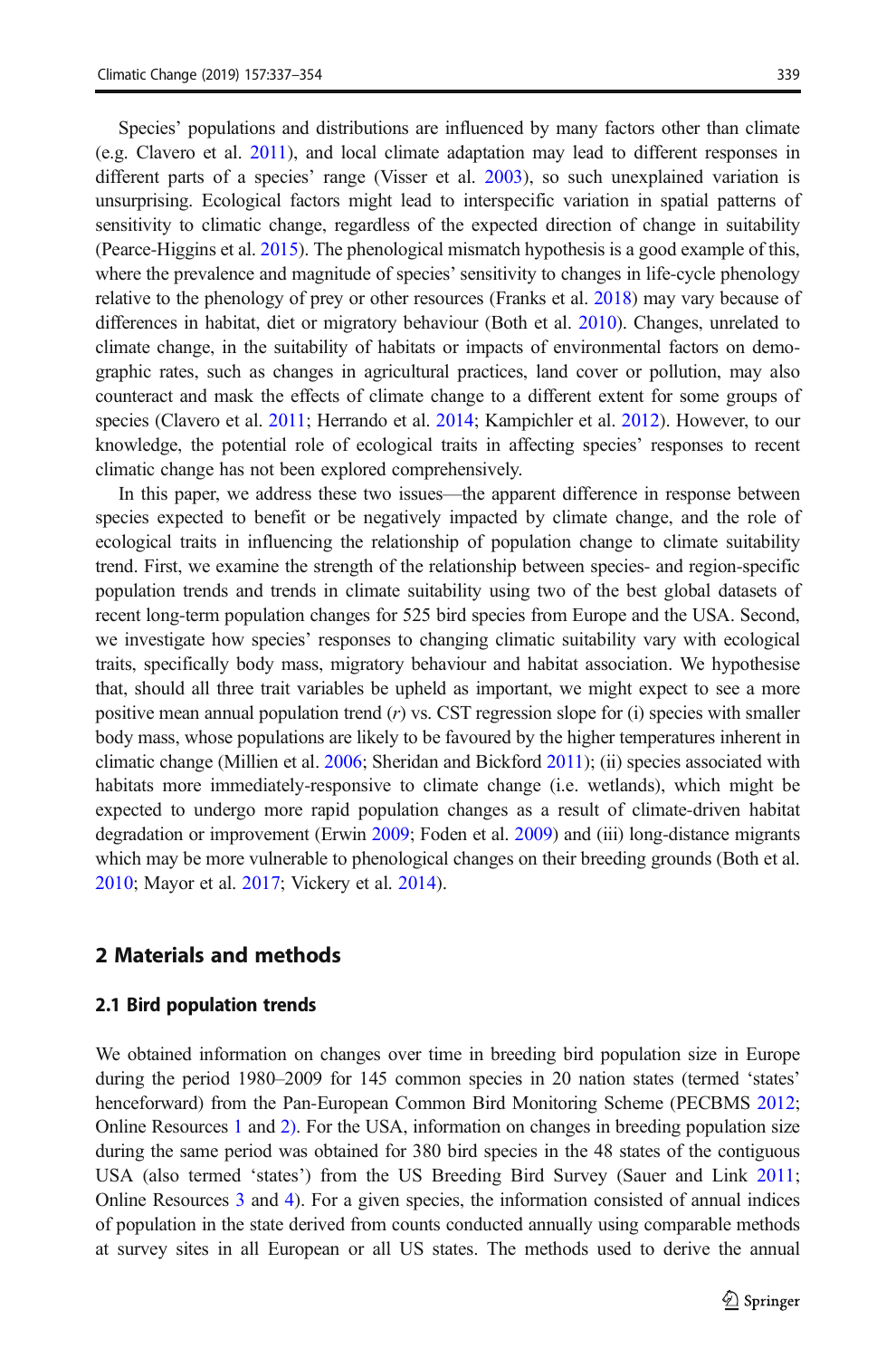population indices from the count data are given by PECBMS [\(2012\)](#page-15-0) and Sauer and Link ([2011\)](#page-15-0) for Europe and the USA respectively. The number of species for which annual indices was available for a given state ranged from 36 to 104 species (Europe, Online Resource 2) and from 66 to 215 species (USA, Online Resource 4). The duration of the time period of the data series used to calculate a population trend ranged from 10 to 30 years, depending on state and species (Online Resource 5, PECBMS [2012](#page-15-0); Sauer and Link [2011\)](#page-15-0).

Datasets were checked to eliminate state-level trends for species that (i) were of limited temporal extent or (ii) displayed anomalously large inter-annual population fluctuations, possibly indicative of extensive population movements among states or of less robust population estimates. To do this, we applied the following rules. First, state-wide indices of abundance for any species were included only if that species had been monitored since 2000 at the latest. Second, state-level abundance index series for any species that displayed population fluctuations too large to reflect local population processes, such as annual changes of a factor > 10, were excluded (Gregory et al. [2009;](#page-14-0) Stephens et al. [2016](#page-15-0)). For Europe, this left 1686 species-state combinations with population data available for analysis, with 6760 species-state combinations available for the USA. For each species and state, a mean annual population trend  $(r)$  was calculated as the slope of the ordinary least squares regression of the natural logarithm of the population index on calendar year, using the results for all years for which an eligible population index was available (Online Resource 5).

#### 2.2 Ecological traits

In examining the relationship between bird population trends and trends in climate suitability, we wished to account for ecological traits of species. We used information on three traits previously reported as important predictors of population trends and for which data could be summarised with a high level of confidence at the state-level for both European and North American species: mean body mass, breeding-season habitat association and migratory be-haviour (Angert et al. [2011](#page-13-0); Buckley and Kingsolver [2012\)](#page-13-0). These traits are correlated with drivers of population trend (e.g. land-use change; Sanderson et al. [2006](#page-15-0)), and may act as proxies for other ecological traits (e.g. diet, clutch size, brain size, degree of habitat specialisation; Millien et al. [2006\)](#page-15-0).

Body mass was obtained as the mean of the mean masses of male and female birds (g), or of unsexed birds where sex-specific information was not available. Mass data came from Cramp et al. ([1977](#page-13-0)–[1994](#page-13-0)) for European species, and from BirdLife International's World Bird Database for US species (BirdLife-International [2014](#page-13-0)). We used the natural logarithm of this mean body mass (Lmass) in analyses (Online Resources 1 and 3).

Species were assigned to one of four breeding-season habitat categories (HAB; Online Resources 1 and 3). For Europe, species were assigned a primary breeding habitat, based on information from PECBMS [\(2012](#page-15-0)), Gregory et al. ([2009\)](#page-14-0), Tucker and Evans [\(1997](#page-15-0)) and expert opinion. For the USA, broad habitat use could not be differentiated at state level, so continent-wide habitat preferences were obtained from BirdLife-International ([2014](#page-13-0)) and Poole ([2005](#page-15-0)). Species were allocated to habitat categories if more than 50% of the population in each state used that particular habitat during the breeding season (Gregory et al. [2009](#page-14-0)). Habitat definitions in the sources consulted differed between Europe and the USA, so for comparability between the two continents, we defined our own broad habitat categories as forest, comprising 'forest'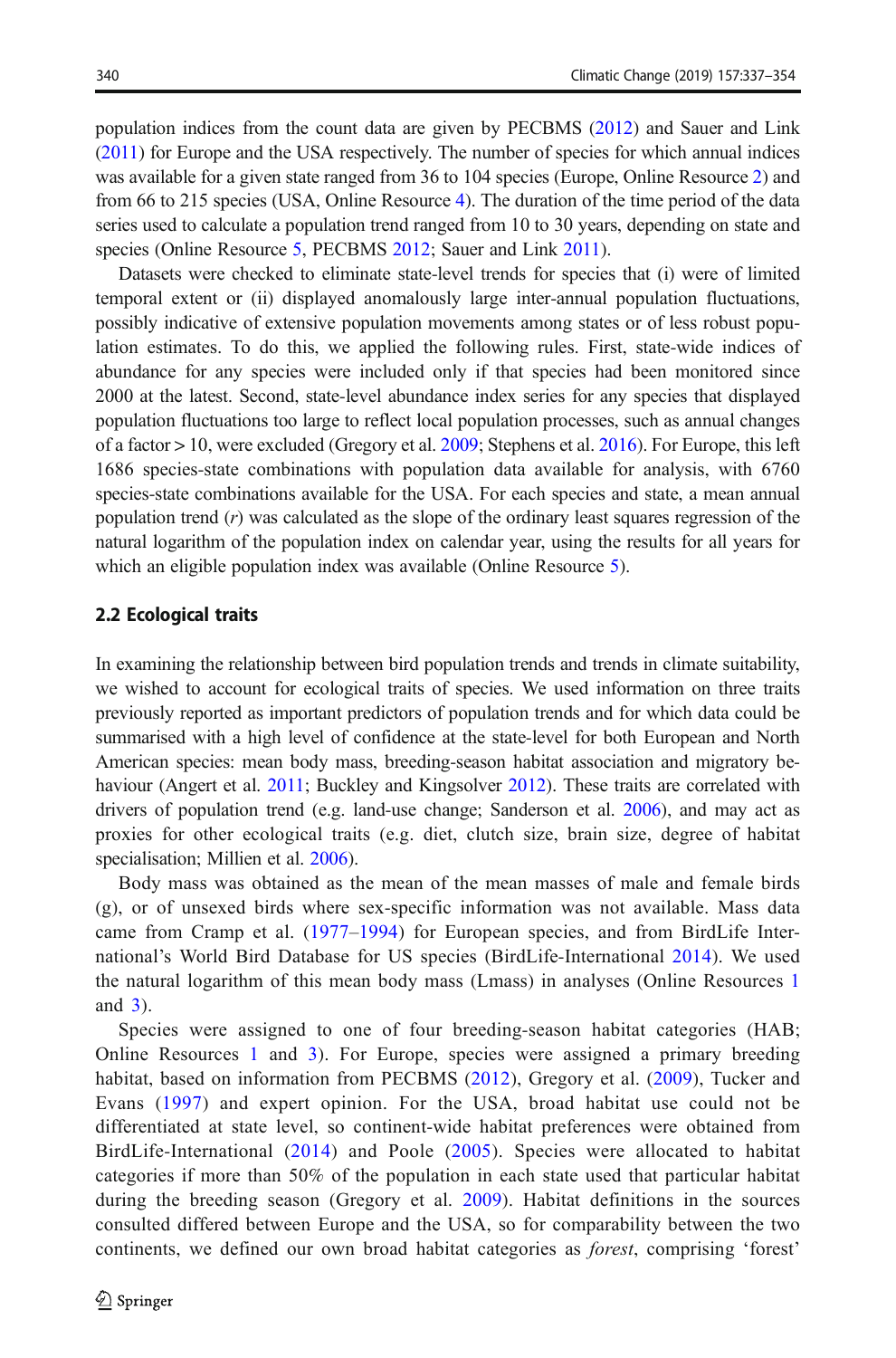(Europe) and 'forest and shrubland' (USA) habitats; farmland, comprising 'farmland' (Europe) and 'grassland' (USA) habitats, both of which included arable and grassland; inland wetland, comprising 'wetland' (Europe) and 'inland wetland' (USA) habitats, including rivers, lakes, marshes and other non-marine wetlands and *other*, comprising all habitats not considered forest, farmland or inland wetland.

Each species in each state was assigned to one of four migratory behaviour categories (MIG; Onlines Resource 1 and 3) classifying the behaviour of all or most individuals: longdistance migrant, short-distance migrant, resident and mixed strategy species (Gregory et al. [2009\)](#page-14-0). For Europe, this was based on the text and maps in Cramp et al. [\(1977](#page-13-0)–[1994\)](#page-13-0) supplemented by available migration atlases (Speek and Speek [1984;](#page-15-0) Spina and Volponi [2008-2009;](#page-15-0) Wernham et al. [2002;](#page-16-0) Zink and Bairlein [1987-1995\)](#page-16-0). For the USA, we based the classification on maps in Poole ([2005](#page-15-0)). Long-distance migrants were defined as those usually making regular seasonal movements between their breeding range and either, for Europe, a non-breeding range outside the Palaearctic region (Snow and Perrins [1998\)](#page-15-0), or, for the USA, a non-breeding range occurring south of latitude 25° N (the southern tip of Florida). We considered *short-distance migrants* to be those usually making regular migratory or dispersive movements within the Palaearctic region (Europe) or north of latitude 25° N (USA). Residents were those where most individuals were non-migratory, making only irregular movements within the Palaearctic region (Europe) or where breeding and nonbreeding ranges overlapped by  $> 50\%$  (USA). The *mixed strategy* category was only used in the USA in instances where information was insufficient to determine where birds from a state migrate to outside the breeding season, although the species was known to migrate to both short- and long-distance destinations in other states.

#### 2.3 Climate suitability trends

Climate suitability trends (CST) for each species and state were derived from SDMs (Online Resource 5), which linked annual grid-cell specific probability of occurrence estimates for a given species to grid-cell specific contemporaneous climatic data. Steps involved in fitting SDMs and using them to derive CSTs followed the methods of Stephens et al. ([2016](#page-15-0)), and are described in the following sections.

#### 2.4 Species occurrence data for SDM fitting

For European birds, species occurrence data (the presence or absence of each species as a breeding bird) was obtained for Europe, Turkey, Cyprus and North Africa (Mediterranean to latitude 20° N). The latter three regions, representing the southern margin of the Western Palaearctic realm, were added to include the southern range margins of as many species as possible, which was expected to improve the performance of the SDMs (Barbet-Massin et al. [2010\)](#page-13-0). For Europe, occurrence data was available for  $50 \times 50$  km UTM squares from Hagemeijer and Blair [\(1997\)](#page-14-0). Occurrence data for Turkey, Cyprus and North Africa was available for  $0.5^{\circ} \times 0.5^{\circ}$  latitude-longitude grid cells (approximately equal to  $50 \times 50$  km UTM squares) from BirdLife International Natureserve ([2013](#page-13-0)). For the USA, we used bird species occurrence data for  $0.5^{\circ} \times 0.5^{\circ}$  latitude-longitude grid cells spanning the whole of North America northwards from latitude 10° N from BirdLife International Natureserve ([2013](#page-13-0)). Occurrence data on both continents was mostly derived from surveys conducted in the 1980s before the most rapid phase of recent climate change.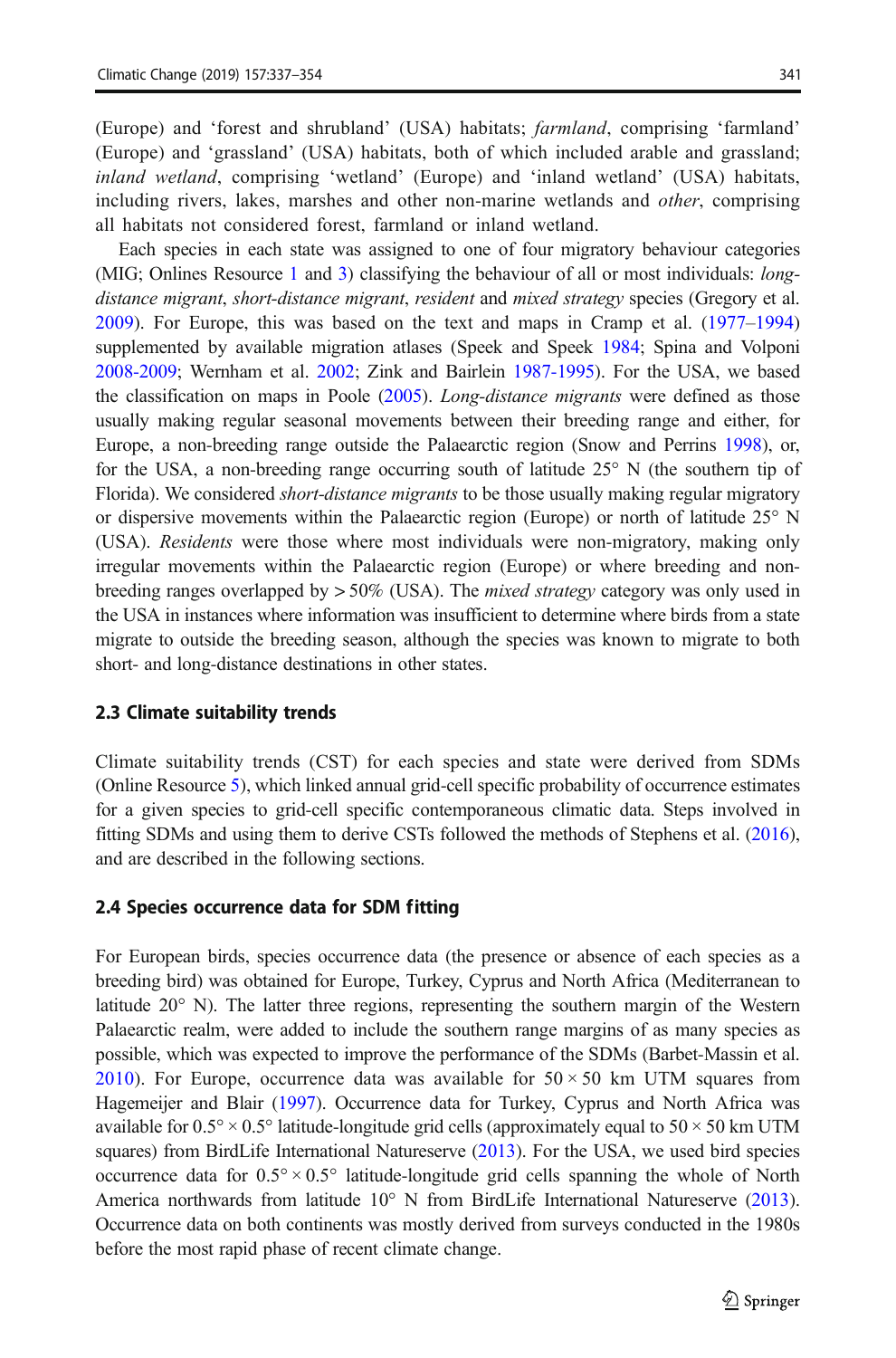## 2.5 Observed climate data for SDM fitting

Monthly mean values for cloud cover, precipitation and temperature for the period 1961 to 1990 were obtained from [www.worldclim.org](http://www.worldclim.org) (Hijmans et al. [2005\)](#page-14-0) and CRUTS3.1 (Harris et al. [2014](#page-14-0)). Soil water capacity data were obtained from Prentice et al. ([1992](#page-15-0)). Climate data were bilinearly interpolated onto the same grid structure as used for species occurrence data (50 km UTM grid for Europe; 0.5° grid for Turkey, Cyprus, North Africa and North America). Bioclimate variables shown elsewhere to be highly influential were derived from climate data following Prentice et al. [\(1992\)](#page-15-0) and Gregory et al. [\(2009\)](#page-14-0), and included annual temperature sum above  $5 \text{ °C}$  (GDD5), mean temperature of the coldest month (MTCO) and an estimate of the annual ratio of actual to potential evapotranspiration (APET). We restricted the number of bioclimate variables used to minimise the risk of overfitting and data-dredging, which can occur when large numbers of candidate explanatory variables are used in fitting SDMs (Pearce-Higgins and Green [2014\)](#page-15-0). We chose these particular variables because they are known to influence the distribution of plant species and vegetation types and could therefore limit species' ranges directly through effects on species' physiology, or indirectly through effects on vegetation and habitats, or on prey, predators, competitors or diseases (Huntley et al. [2007](#page-14-0); Pearce-Higgins and Green [2014\)](#page-15-0).

# 2.6 Fitting the SDMs

For each species, we fitted four types of SDM following Bagchi et al. [\(2013\)](#page-13-0) to 1980s occurrence data and the 1961–1990 values of the three bioclimate variables. The four SDM types used were generalized linear models (GLMs, McCullagh and Nelder [1989\)](#page-14-0), semiparametric generalized additive models (GAMs, Hastie and Tibshirani [1990\)](#page-14-0), generalized boosted models (GBMs, Elith et al. [2008](#page-13-0)) and random forests (RFs, Cutler et al. [2007](#page-13-0)), all of which perform well when compared with other SDM-fitting techniques (Araujo et al. [2005](#page-13-0); Elith and Leathwick [2009](#page-13-0); Franklin [2009;](#page-14-0) Meynard and Quinn [2007;](#page-14-0) Wenger and Olden [2012](#page-16-0)).

We used a cross-validation approach to fit each type of SDM. The occurrence data used to fit each model was divided into ten similarly-sized blocks each with similar mean values for the three bioclimate variables, but spanning the full range of bioclimates. Blocks comprised spatially disaggregated sampling units consisting of whole or partial global ecoregions ([www.](http://www.worldwildlife.org/science/data) [worldwildlife.org/science/data\)](http://www.worldwildlife.org/science/data). SDMs were fitted to data from nine blocks, excluding each block in turn, with the fitted SDM from each of the ten iterations of this procedure being used, together with grid-cell-specific values of the 1961–1990 bioclimate data to calculate the probability of occupancy for each cell in the left-out block. These predicted probabilities of occupancy were then assembled for the entire area. Full details of model fitting methods, outcomes and measures of goodness-of-fit are presented in Stephens et al. [\(2016\)](#page-15-0).

# 2.7 Calculating CST for 1980–2009

For a given species and area (Europe or the USA), the ten models fitted using each SDM approach (i.e. the cross-validation models fitted with each block omitted) were applied to annual bioclimate data from all focal states for each of the years 1980–2009. The climatic data used for this were as described for the SDM fitting, but annual values of the bioclimate variables were used, in combination with the SDMs, to calculate annual values of expected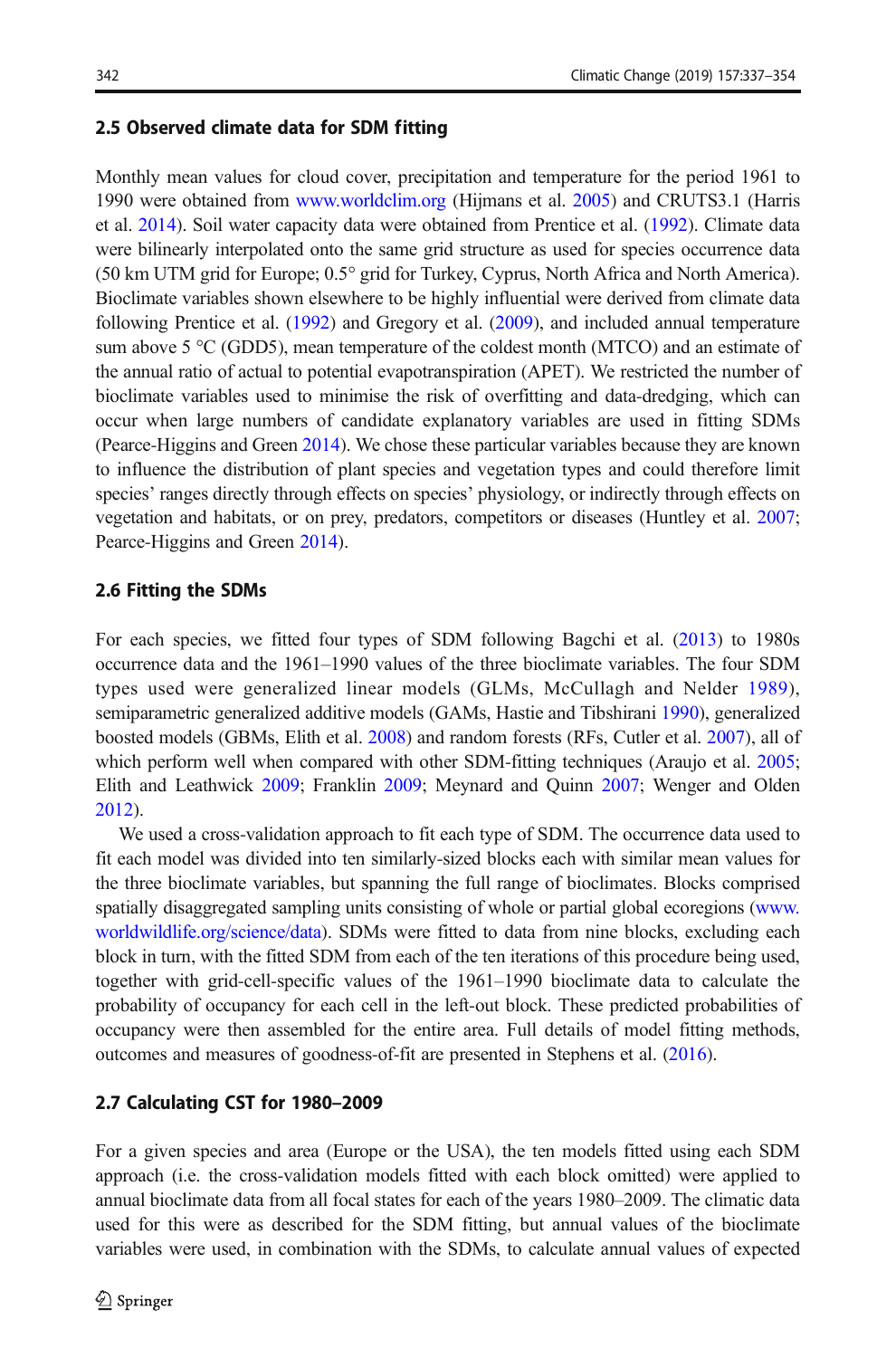probability of species occurrence for each grid cell. Predicted probabilities of occurrence were averaged across the ten models for each cell to give the probability of occurrence for that cell in that year from the given SDM method. Probability of occurrence for each cell was then averaged across the four SDM approaches to give an ensemble probability of occurrence for the given cell in the given year. We used an ensemble approach to minimise the influence of potential bias associated with any particular modelling approach (Araújo and New [2007](#page-13-0); Araújo et al. [2011](#page-13-0); Bagchi et al. [2013\)](#page-13-0). For a given state and year, annual mean probability of occurrence was then averaged across all cells in the state.

For a given species in a given state, the CST was calculated as the slope of an ordinary least squares linear regression of logit annual mean ensemble probability of occurrence (as described above) regressed on calendar year. A positive CST slope indicates an increased probability of occurrence over time (species is predicted to benefit from climate change in that state); a negative slope indicates that the species is predicted to be disadvantaged by climate change. CST was calculated for the same time period over which species-state-specific population trends were calculated, i.e. from 1980 or the first year of population data (whichever was later) to 2009 or the year after which there was no further data (whichever was earlier, Online Resource 5).

#### 2.8 Statistical analysis

The principal objective of our analysis was to examine the relationship between observed recent population trends  $(r)$  and trends in climate suitability (CST) at the species-state level for each continent. We had an a priori expectation that  $r$  was positively related to CST (Green et al. [2008](#page-14-0)), and wished to examine firstly whether the strength of this relationship differed between species-states for which climate suitability was expected to decrease (CST-) or increase (CST+) ), and secondly whether species- and state-specific ecological traits affected the strength of this relationship.

# 2.9 Population trend vs. CST relationships for species-states expected to be positively or negatively impacted by climate change

To test whether responses to climate change differ between species-state combinations in which populations were expected to benefit from recent observed climate change (i.e. all species with a positive CST  $[CST+$ , Online Resources  $1-4$ ) and those expected to be adversely affected (i.e. all species with a negative CST [CST-, Online Resources  $1-4$ ]), we compared the slope of the regression of  $r$  on CST for these two species-state groups separately through piecewise regression, assuming that the slope of the relationship would change at  $CST = 0$ . Linear mixed models (LMMs) were fitted using the lme4 package in R (Bates and Maechler [2009](#page-13-0); R Core Team [2013\)](#page-15-0) for Europe and the USA separately, incorporating the crossed random effects of species and state, thus accounting for the non-independence of trends among states within species, and among species within states. We also included random effects of the interactions between species and CST and between state and CST, to account for the non-independence of the relationship between  $r$  and CST among populations of a species and between states, and a nested random effect of 'order/family/species' to account for potential phylogenetic non-independence. Our data would not support the fitting of random coefficient terms. For all models, diagnostic plots were used to check that assumptions had been met.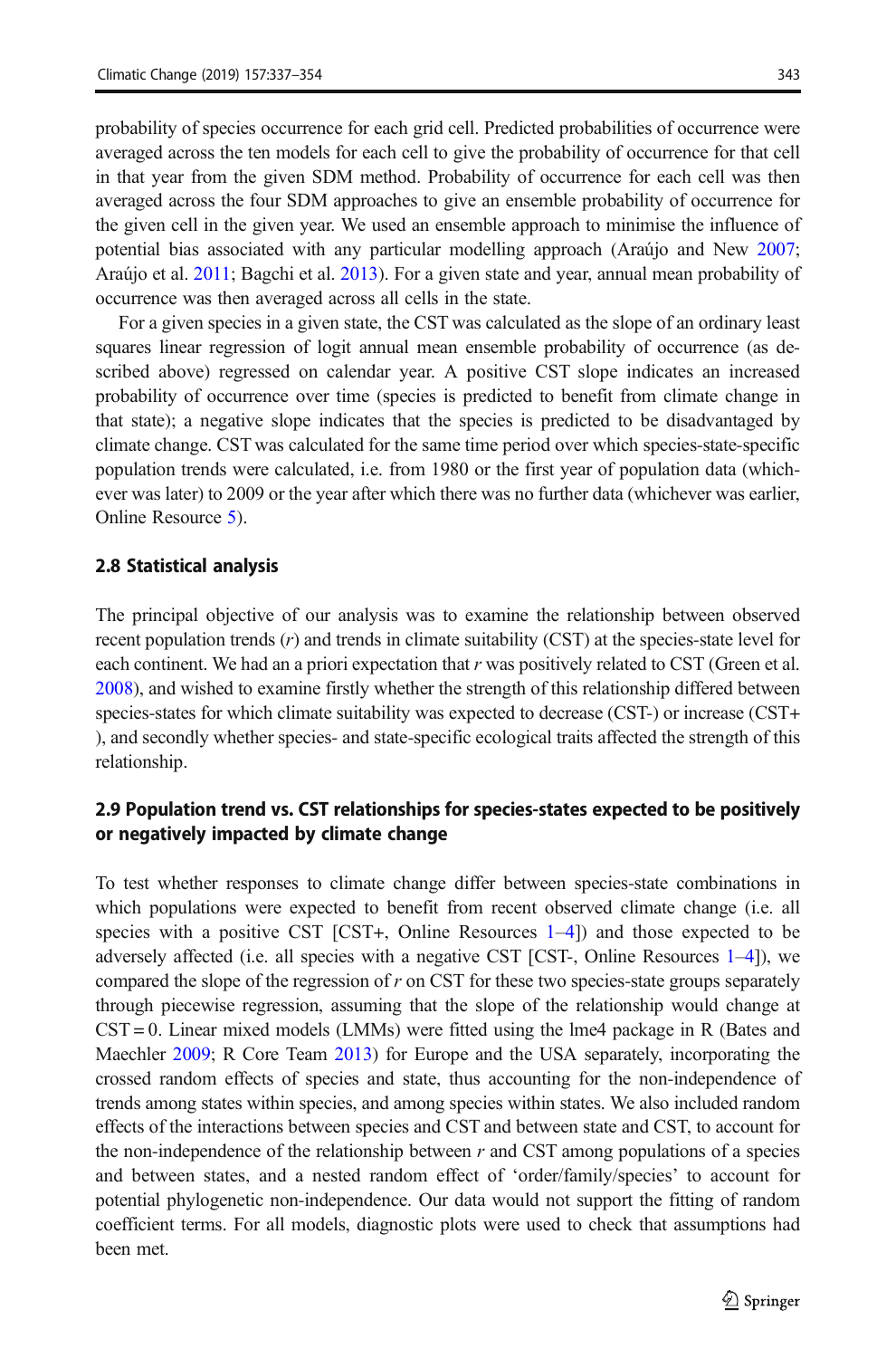<span id="page-7-0"></span>A piecewise test was incorporated into models by including both CST and also the dummy variable CST\*, where CST\* = 0 if CST < 0 (CST- species-states) and CST\* = CST if CST  $\geq$  0 (CST+ species-states; Hardy [1993](#page-14-0)). The regression coefficient for CST\* represents the estimated difference in slope between the CST- (CST < 0) and CST+ (CST  $\geq$  0) sections of the CST range. We took the  $t$  value for the effect of CST $*$  as a test of whether regression slopes differed for CST- and CST+ species and used two-tailed significance tests because the difference in slope could plausibly have been in either direction.

#### 2.10 Population trend vs. CST relationships for species with different ecological traits

To examine the effects of ecological traits on the relationship of r with CST, we fitted LMMs, with the same random effects structure as above. We did this separately for Europe and the USA because two of the traits (HAB and MIG) had broadly similar, but not precisely equivalent, definitions on the two continents. We had no a priori expectations about the importance of the trait variables, so our model set of interest included all 27 possible models which included the main effect of CST and the main effects of Lmass, HAB and MIG, as well as their two-way interactions with CST (Online Resources 6 and 7). Including two-way interaction terms in this way allowed us to test the effects of trait variables on the slope of the r vs. CST relationship, which was the aim of this analysis. To avoid retention of overly complex models, selection followed the recommendations of Richards et al. ([2011\)](#page-15-0) whereby all models with  $\Delta AICc < 6$  were classed as a set of top models, excluding models that were more complex versions of those with a lower AICc.

## 3 Results

# 3.1 Comparing the  $r$  vs. CST relationship for species-states expected to be positively or negatively impacted by climate change

A significant positive relationship between population trend and CST was found for both species-state groups on both continents (Table 1; Fig. [1\)](#page-8-0). There was no significant difference in the slope of the relationship between population trend and CST between species-states with expected negative (CST−) and positive (CST+) effects of recent climate change (Table 1; Fig. [1](#page-8-0)). Hence, there was no statistical support for a weaker

| <b>Table 1</b> Comparison of regression slopes (model coefficients b, standard errors SE, and 95% confidence            |
|-------------------------------------------------------------------------------------------------------------------------|
| intervals 95% CIs) between population trend and climate suitability trend (CST) for species-state populations           |
| on the two continents. The regression coefficient CST <sup>*</sup> represents the estimated difference in slope between |
| populations expected to be adversely (CST-) or positively affected (CST+) by recent observed climate change.            |
| Italicised text indicates results significant at the 0.05 level                                                         |

| Continent           |            | h        | SЕ    | 95% CIs          |          | P     |
|---------------------|------------|----------|-------|------------------|----------|-------|
| Europe $(n = 1686)$ |            |          |       |                  |          |       |
|                     | <b>CST</b> | 0.243    | 0.103 | $0.041 - 0.445$  | 2.354    | 0.019 |
|                     | $CST*$     | $-0.240$ | 0.185 | $-0.602 - 0.122$ | $-1.298$ | 0.195 |
| USA $(n = 6760)$    |            |          |       |                  |          |       |
|                     | <b>CST</b> | 0.186    | 0.069 | $0.050 - 0.322$  | 2.688    | 0.007 |
|                     | $CST*$     | 0.083    | 0.116 | $-0.143 - 0.310$ | 0.721    | 0.471 |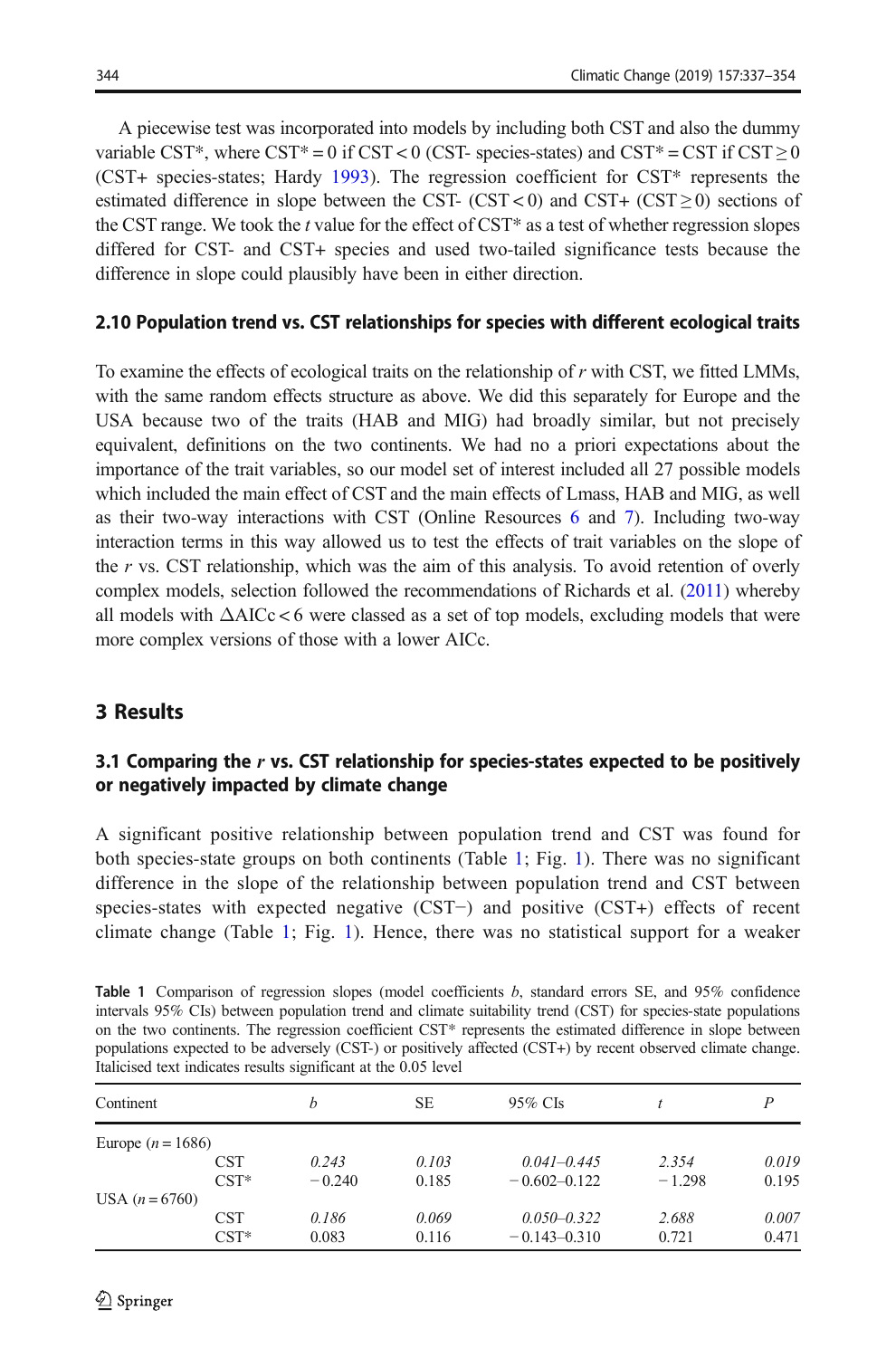<span id="page-8-0"></span>

Fig. 1 The effect of climate suitability (CST) on bird population trends  $(r)$  for Europe and the USA. Dotted lines represent continent-specific regression models of r on CST from analyses presented by Stephens et al. ([2016](#page-15-0)). Solid lines are those predicted by continent-specific piecewise regression models with a breakpoint at CST = 0 (see Table [1](#page-7-0) for model coefficients). All models also included the random effects of species and state. Plotted points are mean values of population trend and CST  $(\pm 95\%$  confidence intervals, which are very small for CST) for species-state combinations binned according to their CST value for each continent (species states sorted by descending CST value and grouped into three bins containing approximately equal numbers of CST- speciesstates and three bins containing approximately equal numbers of CST+ species-states: CST- = 284 and 1263 per bin, CST+ = 278 and 991 per bin for Europe and the USA respectively)

relationship between observed and expected changes for species expected to be affected negatively by recent change.

#### 3.2 Effects of ecological traits on the  $r$  vs. CST relationship

For both continents, the top model of the relationship of population trend to CST incorporating ecological and life history traits included the two-way interactions between body mass and CST, and habitat association and CST (Table [2,](#page-9-0) Online Resources 6, 7 and 8). The main effect of migratory behaviour was also included in the top model for Europe, but not for the USA. Two models were eligible for inclusion in the top set for Europe, whilst four other models were also selected in the top set for the USA. For each continent, the top model set contained various combinations of the variables included in the top model.

The direction and magnitude of the effect of species' body mass on the slope of the regression of population trend on CST differed between continents (Fig. [2](#page-9-0), Online Resource 8). For European species, the relationship between the  $r$  vs CST regression slope and body mass was negative, so the relationship of  $r$  to CST was strongly positive for species of low body mass and became less positive as body mass increased (Fig. [2a](#page-9-0)), as we hypothesised a priori. However, for birds in the USA, the relationship between the  $r$  vs CST regression slope and body mass was positive, so the relationship of  $r$  to CST was least positive for species of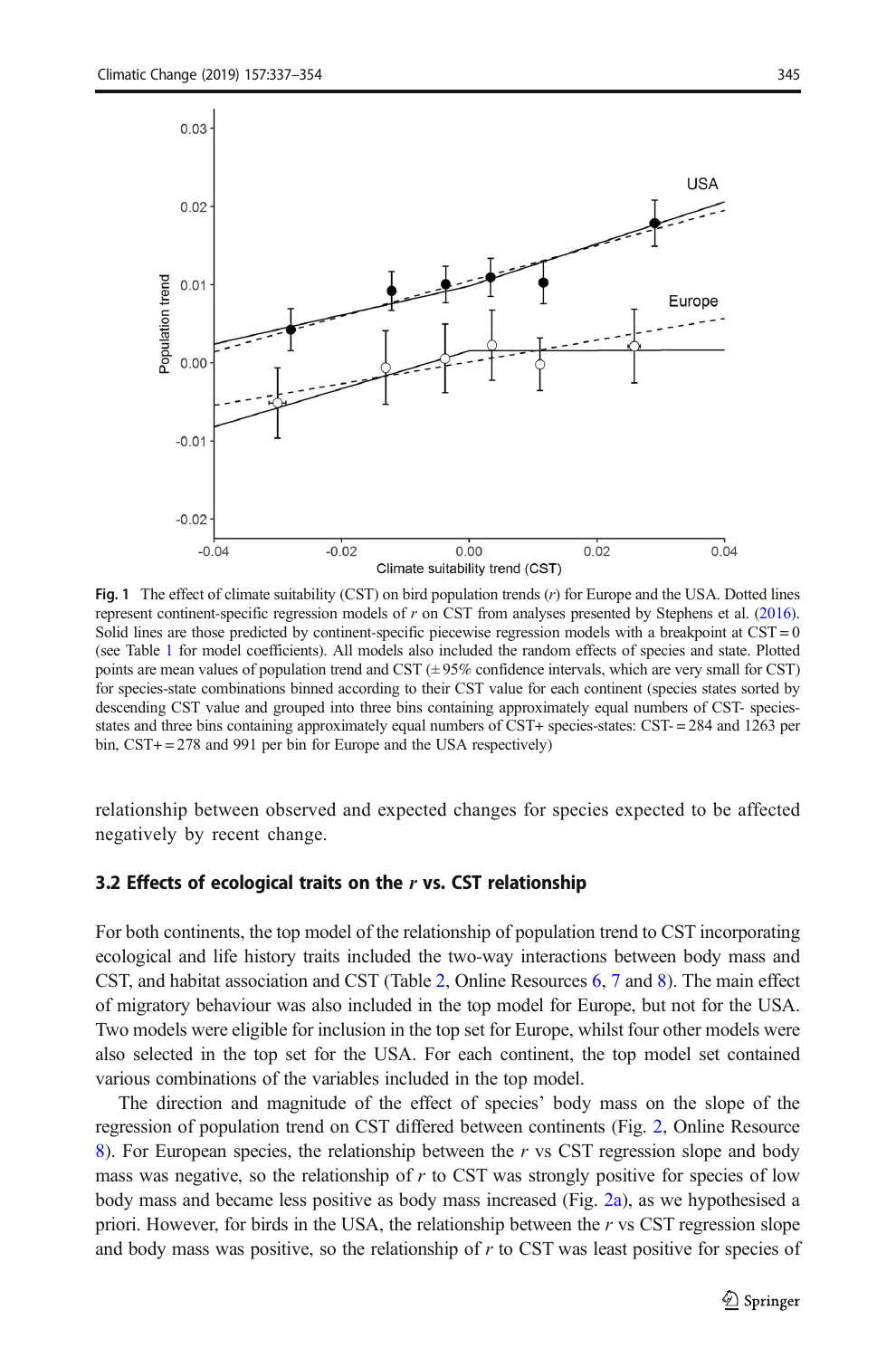<span id="page-9-0"></span>Table 2 Top sets of linear mixed models of population trend in relation to climate suitability trend (CST) and ecological traits of species for Europe and the USA. Both top sets include only those models simpler than the top model with ΔAICc < 6. Models are shown in order of increasing AICc from the top model (shown in italics). Variables included in each model are denoted by codes: HAB broad habitat association, Lmass natural logarithm of body mass in grams. The log likelihood (logLik), number of fitted parameters (df) and Akaike weight (w) are shown for each model. Two-way interaction terms are coded by placing ':' between two variable codes. Results for the full set of models considered are presented in Tables S6 and S7

|        | Continent Variables retained                                                                     | logLik | df AICc                                                         | $\triangle$ AICc w |              |
|--------|--------------------------------------------------------------------------------------------------|--------|-----------------------------------------------------------------|--------------------|--------------|
| Europe | $CST + Lmass + HAB + MIG + CST: Lmass + CST: HAB$<br>$CST + Lmass + HAB + CST: Lmass + CST: HAB$ | 3040.7 | $3043.0$ $20 - 6045.5$<br>$18 - 6045.1$                         | 0.0<br>0.4         | 0.47<br>0.38 |
| USA    | $CST+Lmass+HAB+CST: Lmass+CST: HAB$<br>$CST + Lmass + CST: Lmass$                                |        | $10.861.4$ $18 - 21.686.8$ 0.0<br>$10.855.4$ 12 $-21.686.7$ 0.1 |                    | 0.19<br>0.18 |
|        | $CST + Lmass + HAB + CST: Lmass$<br>$CST + Lmass$                                                |        | $10.860.1$ $17 - 21.686.1$ 0.6<br>$10.853.6$ 11 $-21.685.2$ 1.6 |                    | 0.14<br>0.08 |

low body mass and became more positive as body mass increased (Fig. 2b), counter to our expectation. This contrary effect appears to be driven by the strength of the response of the largest birds on this continent (Fig. 2). When only species of a comparable mass range (10– 100 g, spanning the interquartile range of body mass for European species and excluding the heaviest species in the USA, Fig. 2) were included in analysis on both continents, the interaction between  $r$  vs CST regression slope and body mass was no longer upheld as important in the top model for the USA, although its effect in Europe remained unchanged (Online Resource 9).



Fig. 2 Regression slopes of the relationship between bird population trends (r) and climate suitability trend (CST) derived from the top model for (a) Europe and (b) the USA. The top models for the two continents both included the main effects of CST, log body mass (Lmass) and habitat and the two-way interactions of CST with each of Lmass and habitat (Table 2, Online Resource 8). Each line shows the modelled slope of the r vs. CST regression in relation to body mass for a single habitat type, with the horizontal extent of the line corresponding to the central 90% of body mass values for the species studied on each continent. The shaded area shows the interquartile range of body mass and the vertical line its median value. For Europe, the lines for forest and other almost coincide, so for clearer differentiation between these habitats, the line for forest has been jittered upwards by 0.02 (the direction indicated by the model). Line segments lying above the horizontal grey line represent positive modelled relationships between  $r$  and CST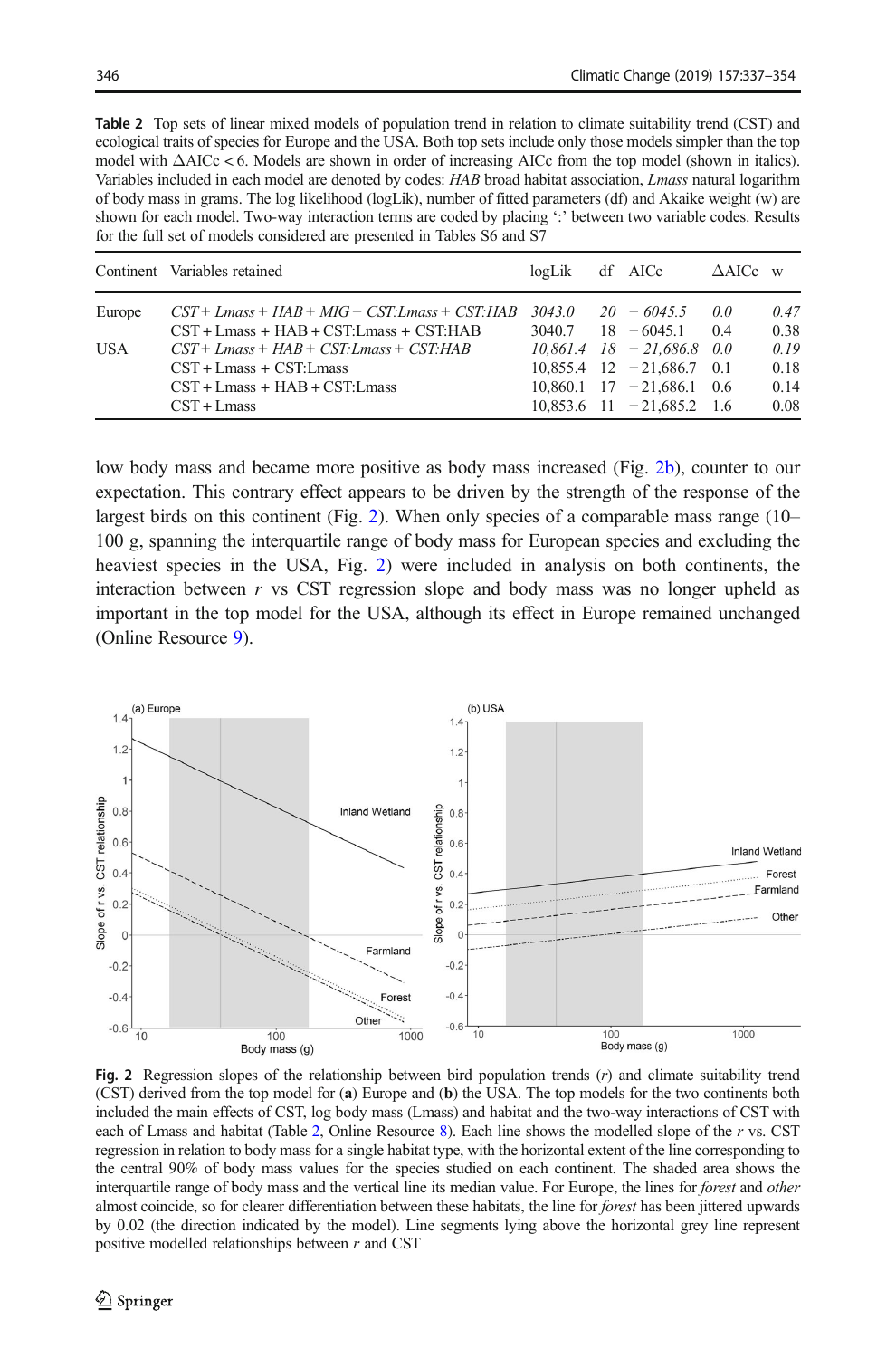On both continents, species associated with inland wetland had the most positive relationship of  $r$  to CST. Species associated with *other* habitats had the least positive relationship, and relationships for *farmland* and *forest* species were of intermediate strength (Fig. [2](#page-9-0), Online Resource 8). The slope of the r vs CST regression was positive across the whole of the observed range of body mass for species associated with *inland wetland* in Europe and for species associated with *inland wetland, farmland* and *forest* in the USA. It was also positive across most of the observed range of body mass for species associated with farmland, forest and other habitats in Europe but not for species associated with other habitat in the USA.

#### 4 Discussion

Our analyses of over 500 bird species confirm the overall positive relationship between population trend and climate suitability on our two focal continents in support of Stephens et al. [\(2016\)](#page-15-0) and others (Green et al. [2008;](#page-14-0) Gregory et al. [2009](#page-14-0)). Importantly, we found no statistically supported difference in the strength of the relationship between population trend and climate suitability change between those species expected to benefit from climate change and those expected to be adversely impacted, failing to support previous reports that the positive effects of climate change have been more pronounced than its negative effects. Across our sample of 525 species over the two continents, we therefore found no strong evidence of a greater tendency for delay in effects of climate change on species' populations projected to be negatively impacted compared to those projected to be positively impacted by climate, in contrast to suggestions from previous, often finer-scale studies (e.g. see Thomas et al. [2006\)](#page-15-0). The positive relationship between population trend and climate suitability largely persisted regardless of species ecology, although the strength of relationship varied with ecological traits, further increasing the causal evidence of a consistent effect of climate change on bird populations over recent decades.

It has been suggested that the evidence for negative population responses to climate change may be less strong than for positive population responses (e.g. Parmesan et al. [1999](#page-15-0); Parmesan and Yohe [2003;](#page-15-0) Root et al. [2003](#page-15-0); Thomas and Lennon [1999](#page-15-0)). However, our evidence of a positive relationship between population trend and CST was, if anything, more compelling for species-states expected to be negatively impacted rather than those expected to benefit (Fig. [1](#page-8-0)). A similar study examining community composition found a similar effect of comparable contributions of both cold-dwelling (~CST-) and warm-dwelling (~CST+) species to regional climate-induced changes across a smaller geographic area (Tayleur et al. [2016\)](#page-15-0). A possible explanation for why we found no evidence that species favoured by changing climate suitability have responded more strongly than species expected to be disadvantaged, may be that we compared range change predictions from models of distribution data with detailed abundance data in our analyses. Assessments of climate impact based on distribution data alone are more likely to be biased towards increases in range which are often more noticeable (Thomas and Abery [1995](#page-15-0); Thomas et al. [2006\)](#page-15-0), whilst abundance data from long-term population monitoring schemes, by being more sensitive to changes than range, are unlikely to share this bias. This therefore stresses the importance of long-term population monitoring schemes over simple spatial occupancy data for detecting large-scale species' responses to environmental changes. Our assumption of a linear relationship between population trends and climate suitability may have resulted in our analysis being less able to capture the nature of the relationship. Developing theory to guide understanding of the relationship between population trends and climate suitability would provide a useful area of future research.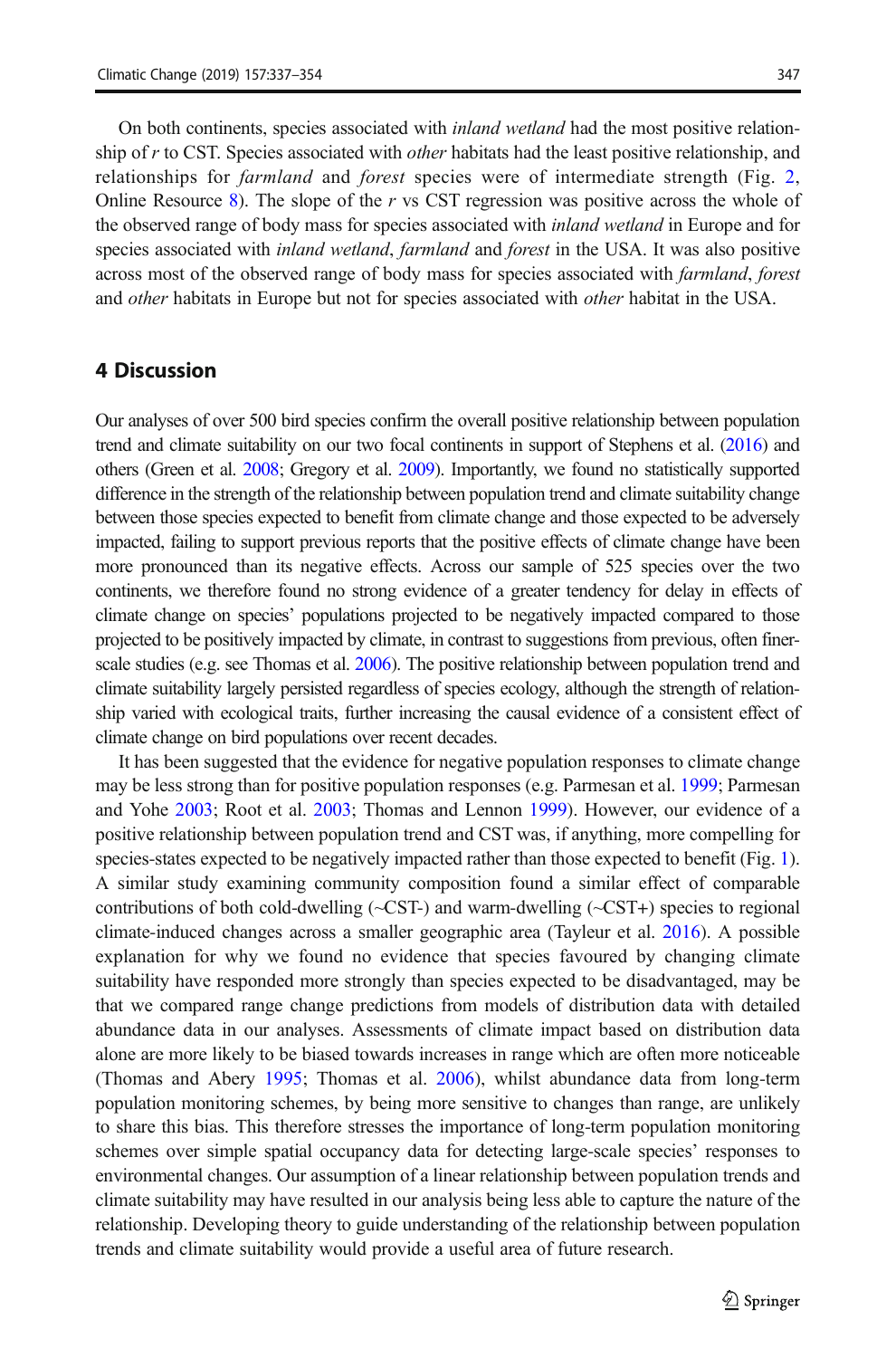The population trend vs. CST relationship was slightly less positive for CST+ species in Europe than the other groups tested, indicating that this group may be less able to take advantage of an increasingly suitable climate. This may reflect differences in the underlying trajectories of avian abundance between the two continents, with average trends in Europe predominantly negative since 1980 (EBCC [2014\)](#page-13-0), whilst US bird populations have, on average, remained relatively stable (Sauer and Link [2011](#page-15-0); Stephens et al. [2016](#page-15-0)). This is reflected in the lower mean values of population trend at a given value of CST in Europe compared to the USA evident in Fig. [1](#page-8-0). These different patterns could be related to the proportion of rare species included in population monitoring data for the two continents. In Europe, rarer species have been faring better than more common species (Inger et al. [2015](#page-14-0)) but our European dataset is focussed on common birds (PECBMS [2012\)](#page-15-0). Differences in land-use change on the two continents (Clavero et al. [2011](#page-13-0); Kampichler et al. [2012](#page-14-0)), both in terms of current rates of change and levels of historical conversion, might also have a bearing on mean population trajectories.

Another explanation for why CST+ species may not be responding as positively in terms of population trend in Europe is if they are following the pattern of increasing climate suitability into an ecological trap due to changing land use and intensity patterns (Herrando et al. [2014](#page-14-0)). This could be the case if pressures other than climate change, such as agricultural intensification or land abandonment, were particularly prevalent in Europe compared to the USA (e.g. Lasanta et al. [2017](#page-14-0)).

The strength of the relationship between population trend and climate suitability varied in relation to the same ecological traits on both continents, with similar patterns found for species associated with different habitat types; associations with body mass, however, were more complex. It has been proposed that a warming climate favours smaller species (Atkinson [1994;](#page-13-0) Millien et al. [2006;](#page-15-0) Sheridan and Bickford [2011\)](#page-15-0), and distribution shifts driven by climate change may be stronger in small-bodied species with more rapid reproduction and shorter generations (Devictor et al. [2012\)](#page-13-0), so we expected that smaller species would respond more positively to warming climate and associated range changes. In accord with this hypothesis, we found that species with smaller body mass had a more positive population trend to CST relationship, but only in Europe.

In the USA, we found the opposite effect of body mass on the population trend to CST relationship, with larger species apparently having more positive population trend vs. CST relationships. This relationship was not supported when we considered equivalent mass ranges  $(10-100 \text{ g})$  of species on both continents however, suggesting that it is driven by strong responses to climate change among the very largest species in the USA. The reasons for this finding are unclear but could be explained by the inclusion of large bodied wetland species in our US dataset, which, as discussed below, appear to be more responsive to environmental change. Similar large bodied wetland species are absent from our European data set, potentially explaining the discrepancies in these results.

As hypothesised, species associated with different breeding habitats responded differently to changes in climate suitability, and these responses were largely consistent on both continents. Species associated with inland wetlands showed a consistently more positive relationship between  $r$  and CST than those associated with other habitat types. The biota of wetlands may be more responsive to environmental changes due to the already seasonal or stochastic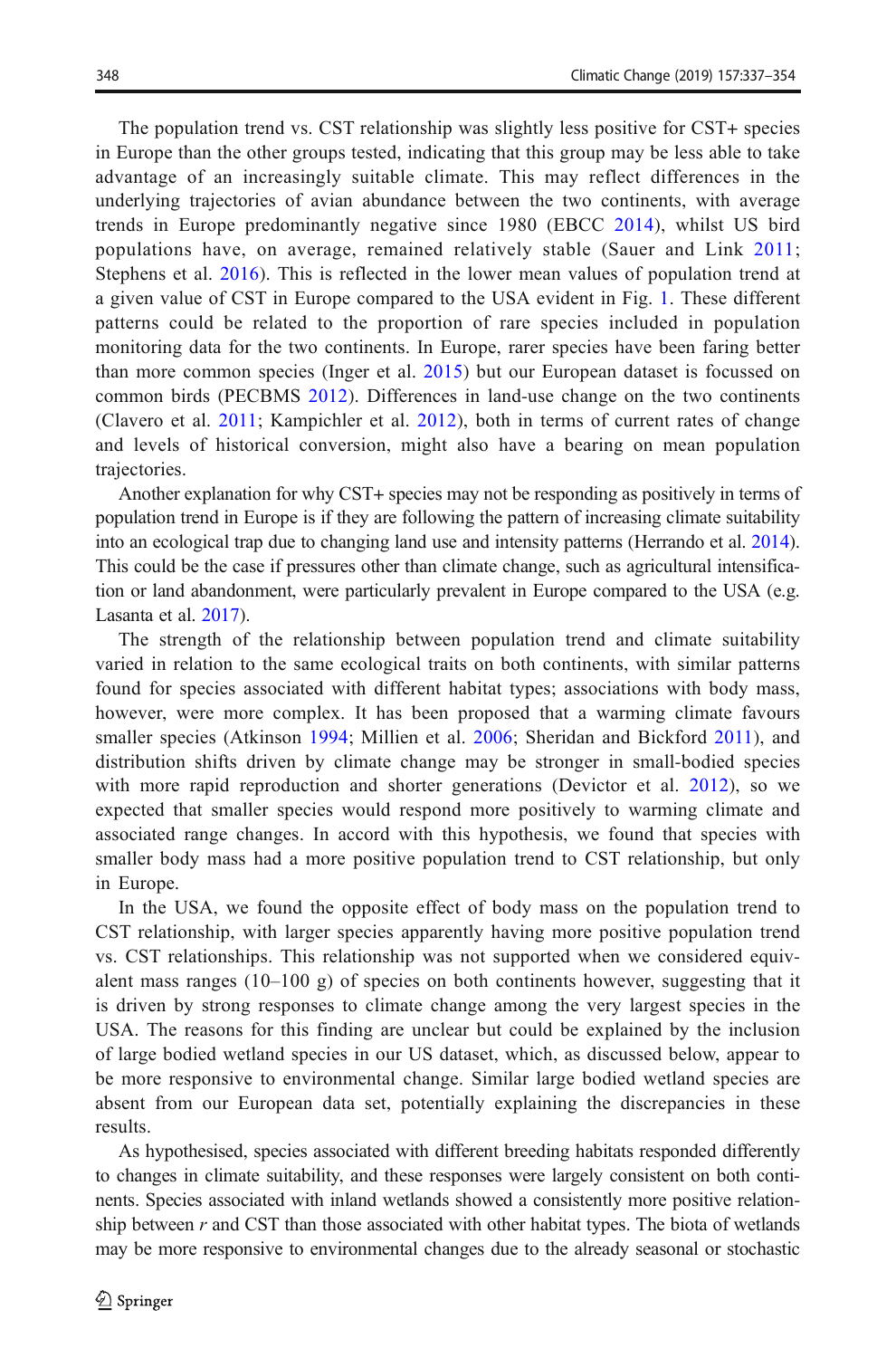nature and spatial or temporal patchiness of wetland habitats relative to less labile ecosystems (e.g. forests), which can withstand environmental changes for many decades without exhibiting large-scale community changes (Erwin [2009;](#page-13-0) Lindner et al. [2010](#page-14-0)). Wetland breeding birds may also make longer-distance dispersal movements than those associated with dry habitats for the same reason (Paradis et al. [1998](#page-15-0)), so they may be better able to respond more rapidly to changing conditions. Strong and increasing protection of wetlands relative to other habitats, at least in Europe (Butchart et al. [2012\)](#page-13-0), may also allow wetland bird populations to better track the direction of climate suitability without the trade-off of also adapting to habitat change and other threats (Gaüzère et al. [2016](#page-14-0)). These habitat changes and threats may also be more coherent with the impact of climatic changes (e.g. drainage and water abstraction similar to the drying effects of reduced rainfall and warmer temperatures; Erwin [2009\)](#page-13-0), potentially explaining the enhanced the strength of the  $r$  and CST relationship for wetland species.

Surprisingly, migratory behaviour was not found to be important in affecting the strength of the relationship between population trend and CST on either continent. Long-distance migrants are less able to adapt their phenology than their resident and short-distance migrant counterparts. Phenological mismatch renders long-distance migrants vulnerable to the effects of worsening climate suitability across their breeding grounds, whilst also rendering them less able to benefit from improvements in climate suitability (Both et al. [2010](#page-13-0); Franks et al. [2018](#page-14-0); Mayor et al. [2017](#page-14-0); Samplonius et al. [2018;](#page-15-0) Vickery et al. [2014\)](#page-16-0). In addition, the effects of phenological mismatch vary between species, study systems and habitats (Both et al. [2010](#page-13-0); Hurlbert and Liang [2012](#page-14-0)). With potentially contrasting responses by migratory species to changes in climate suitability, the effect of migratory behaviour on the  $r$  vs CST relationship may be weaker than expected.

Taken together, our results indicate that ecological traits and habitat associations substantially affect the strength of bird population responses to changing climate suitability, but that their impact may not always be consistent even between continents. Much emphasis is currently placed on examining the likely impacts of ecological traits on species' responses to climate change, with the aim of predicting global patterns of climate change adaption (e.g. Angert et al. [2011](#page-13-0); Jiguet et al. [2007;](#page-14-0) Jiguet et al. [2010](#page-14-0); Pearson et al. [2014\)](#page-15-0). Our results suggest that generalizing the impacts of these traits from localised geographical studies, even those examining whole continents, to a universal scale may not be robust.

Thomas et al. ([2006](#page-15-0)) highlighted the likely artefactual perception that range expansions and population increases as a result of climate change are more widespread than range retractions and population decreases. Here, we have shown that despite differences in species ecology, the relationship between population trend and climate suitability trend is persistently positive across an entire taxonomic group and two continents, with no evidence that species favoured by climate change have responded more strongly than those disadvantaged by it, thus providing clear evidence that climate change is causing widespread strong, quantifiable population increases and declines in equal measures.

Acknowledgements The data used are held by individual institutes and collated by the United States Geological Survey and European Bird Census Council. We acknowledge the tremendous fieldwork effort made by volunteers on both continents in gathering bird data, and thank all PECBMS national data providers. Stuart Butchart (Birdlife International) provided valuable comments on the manuscript.

Funding information This work was part-funded by the Royal Society for the Protection of Birds, the European Environment Agency, the European Commission, and Durham University Grevillea Trust.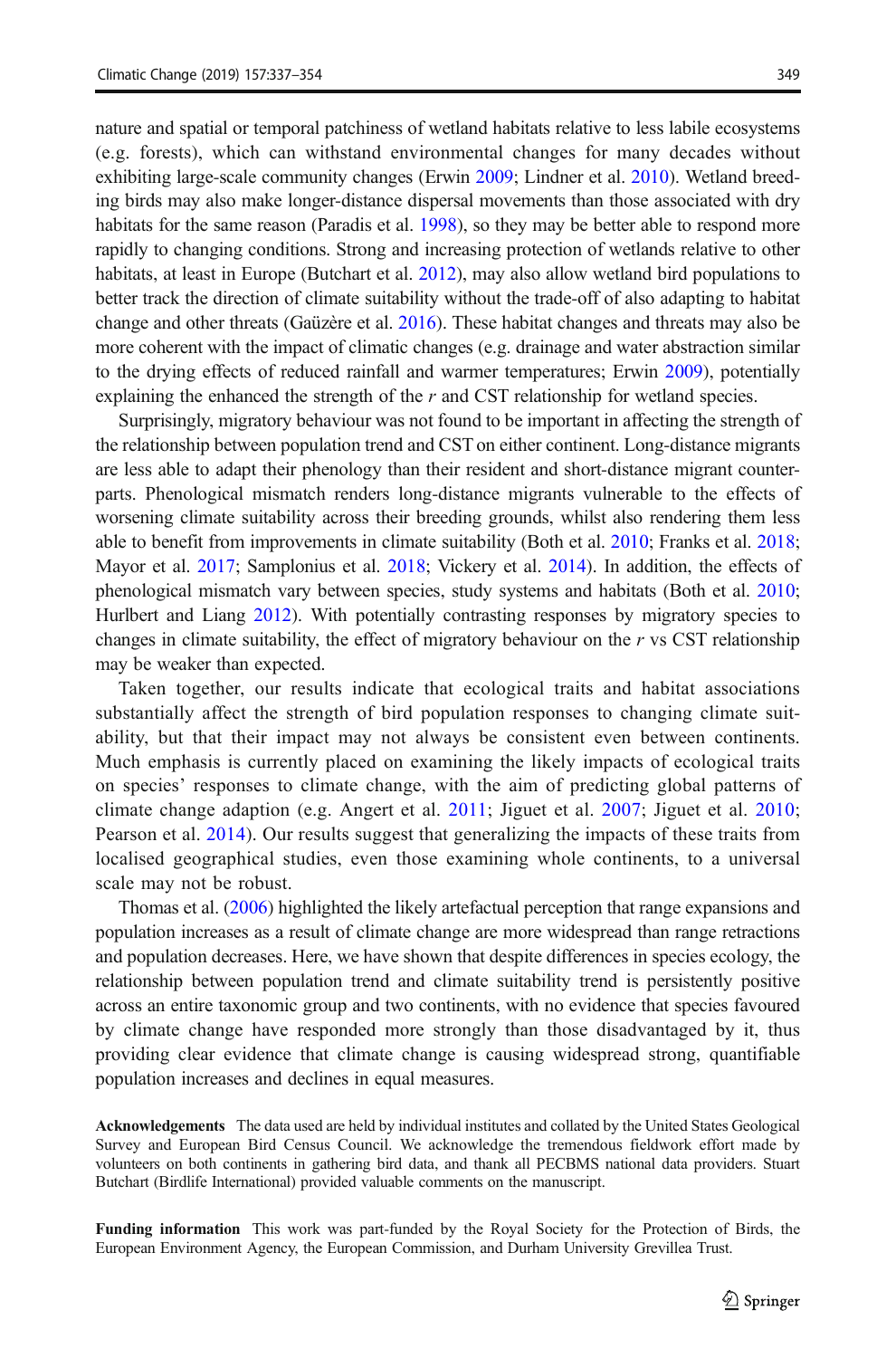<span id="page-13-0"></span>Open Access This article is distributed under the terms of the Creative Commons Attribution 4.0 International License (http://creativecommons.org/licenses/by/4.0/), which permits unrestricted use, distribution, and reproduction in any medium, provided you give appropriate credit to the original author(s) and the source, provide a link to the Creative Commons license, and indicate if changes were made.

# References

- Angert AL, Crozier LG, Rissler LJ, Gilman SE, Tewksbury JJ, Chunco AJ (2011) Do species' traits predict recent shifts at expanding range edges? Ecol Lett 14:677–689
- Araújo MB, New M (2007) Ensemble forecasting of species distributions. Trends Ecol Evol 22:42–47
- Araujo MB, Pearson RG, Thuiller W, Erhard M (2005) Validation of species-climate impact models under climate change. Glob Chang Biol 11:1504–1513
- Araújo MB, Alagador D, Cabeza M, Nogués Bravo D, Thuiller W (2011) Climate change threatens European conservation areas. Ecol Lett 14:484–492
- Atkinson D (1994) Temperature and organism size a biological law for ectotherms? Adv Ecol Res 25:1–58. [https://doi.org/10.1016/S0065-2504\(08\)60212-3](https://doi.org/10.1016/S0065-2504(08)60212-3)
- Bagchi R, Crosby M, Huntley B, Hole DG, Butchart SHM, Collingham Y, Kalra M, Rajkumar J, Rahmani A, Pandey M, Gurung H, Trai LT, Van Quang N, Willis SG (2013) Evaluating the effectiveness of conservation site networks under climate change: accounting for uncertainty. Glob Chang Biol 19:1236–1248
- Barbet-Massin M, Thuiller W, Jiguet F (2010) How much do we overestimate future local extinction rates when restricting the range of occurrence data in climate suitability models? Ecography 33:878–886
- Bates D, Maechler M (2009) lme4: linear mixed-effects models using S4 classes. [http://CRAN.R-project.](http://cran.r-project.org/package=lme4) [org/package=lme4](http://cran.r-project.org/package=lme4)
- BirdLife International Natureserve (2013) Bird species distribution maps of the world. Version 3.0. BirdLife International, Cambridge
- BirdLife-International (2014) World bird database. <http://www.birdlife.org/datazone/home>
- Both C, Van Turnhout CA, Bijlsma RG, Siepel H, Van Strien AJ, Foppen RP (2010) Avian population consequences of climate change are most severe for long-distance migrants in seasonal habitats. Proc R Soc B Biol Sci 277:1259–1266
- Brommer JE, Lehikoinen A, Valkama J (2012) The breeding ranges of central European and Arctic bird species move poleward. PLoS One 7:e43648
- Buckley LB, Kingsolver JG (2012) Functional and phylogenetic approaches to forecasting species' responses to climate change. Annu Rev Ecol Evol Syst 43
- Butchart SH, Scharlemann JP, Evans MI, Quader S, Arico S, Arinaitwe J, Balman M, Bennun LA, Bertzky B, Besancon C (2012) Protecting important sites for biodiversity contributes to meeting global conservation targets. PLoS One 7:e32529
- Clavero M, Villero D, Brotons L (2011) Climate change or land use dynamics: do we know what climate change indicators indicate? PLoS One 6:e18581
- Cramp S, Simmons AD, Perrins CM (eds) (1977–1994) Handbook of the birds of Europe, the middle East and North Africa. Volumes I-IX, Oxford University Press
- Cutler DR, Edwards TCJ, Beard KH, Cutler A, Hess KT (2007) Random forests for classification in ecology. Ecology 88:2783–2792
- Devictor V, van Swaay C, Brereton T, Brotons L, Chamberlain D, Heliola J, Herrando S, Julliard R, Kuussaari M, Lindstrom A, Reif J, Roy DB, Schweiger O, Settele J, Stefanescu C, Van Strien A, Van Turnhout C, Vermouzek Z, WallisDeVries M, Wynhoff I, Jiguet F (2012) Differences in the climatic debts of birds and butterflies at a continental scale. Nat Clim Chang 2:121–124

EBCC (2014) <http://www.ebcc.info/index.php?ID=510>

- Elith J, Leathwick JR (2009) Species distribution models: ecological explanation and prediction across space and time. Annu Rev Ecol Evol Syst 40:677–697
- Elith J, Leathwick JR, Hastie T (2008) A working guide to boosted regression trees. J Anim Ecol 77:802–813
- Engler JO, Stiels D, Schidelko K, Strubbe D, Quillfeldt P, Brambilla M (2017) Avian SDMs: current state, challenges, and opportunities. J Avian Biol 48:1483–1504
- Erwin KL (2009) Wetlands and global climate change: the role of wetland restoration in a changing world. Wetl Ecol Manag 17:71–84
- Foden W, Mace GM, Vié J-C, Angulo A, Butchart SHM, DeVantier L, Dublin H, Gutsche A, Stuart S, Turak E (2009) Species susceptibility to climate change impacts. In: Vié J-C, Hilton-Taylor C, Stuart SN (eds) Wildlife in a changing world - an analysis of the 2008 IUCN Red List of threatened species. IUCN, Gland, pp 77–87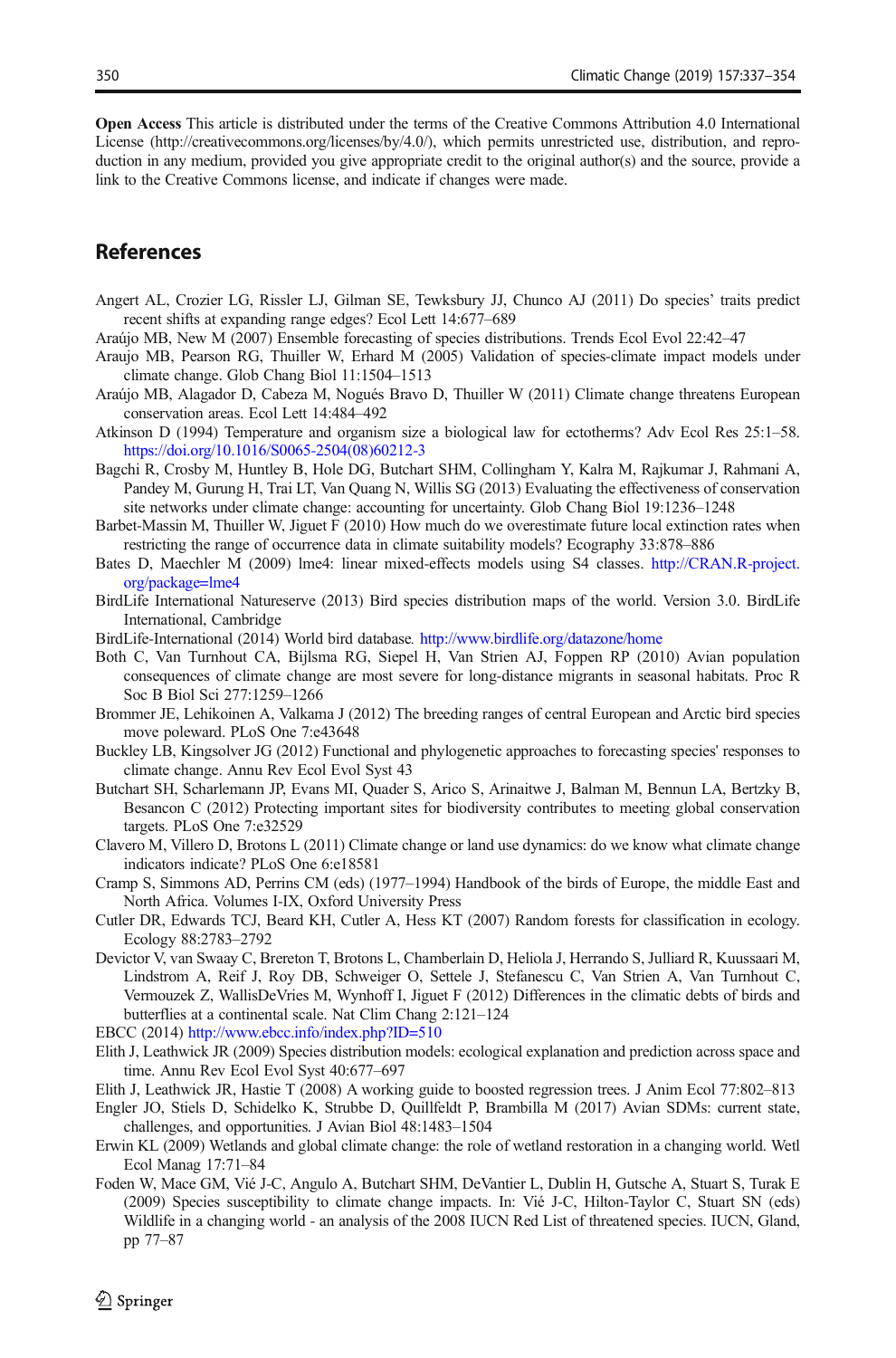<span id="page-14-0"></span>Franklin J (2009) Mapping species distributions. Cambridge University Press, Cambridge

- Franks SE, Pearce-Higgins JW, Atkinson S, Bell JR, Botham MS, Brereton TM, Harrington R, Leech DI (2018) The sensitivity of breeding songbirds to changes in seasonal timing is linked to population change but cannot be directly attributed to the effects of trophic asynchrony on productivity. Glob Chang Biol 24:957–971
- Frishkoff LO, Karp DS, Flanders JR, Zook J, Hadly EA, Daily GC, M'Gonigle LK (2016) Climate change and habitat conversion favour the same species. Ecol Lett 19:1081–1090
- Gaüzère P, Jiguet F, Devictor V (2016) Can protected areas mitigate the impacts of climate change on bird's species and communities? Divers Distrib 22:625–637
- Green RE, Collingham YC, Willis SG, Gregory RD, Smith KW, Huntley B (2008) Performance of climate envelope models in retrodicting recent changes in bird population size from observed climatic change. Biol Lett 4:599–602
- Gregory RD, Willis SG, Jiguet F, Voříšek P, Klaňová A, Av S, Huntley B, Collingham YC, Couvet D, Green RE (2009) An indicator of the impact of climatic change on European bird populations. PLoS One 4:e4678
- Hagemeijer WJ, Blair MJ (1997) The EBCC atlas of European breeding birds: their distribution and abundance. Poyser, London
- Hardy MA (1993) Regression with dummy variables. Sage University Paper series on Quantitive Applications in the Social Sciences, 07-093. Sage, Newbury Park
- Harris I, Jones PD, Osborn TJ, Lister DH (2014) Updated high-resolution grids of monthly climatic observations—the CRU TS3.10 Dataset. Int J Climatol 34:623–642
- Hastie TJ, Tibshirani R (1990) Generalized additive models. Chapman and Hall, London
- Herrando S, Anton M, Sardà-Palomera F, Bota G, Gregory RD, Brotons L (2014) Indicators of the impact of land use changes using large-scale bird surveys: land abandonment in a Mediterranean region. Ecol Indic 45:235– 244
- Hickling R, Roy DB, Hill JK, Fox R, Thomas CD (2006) The distributions of a wide range of taxonomic groups are expanding polewards. Glob Chang Biol 12:450–455
- Hijmans RJ, Cameron SE, Parra JL, Jones PG, Jarvis A (2005) Very high resolution interpolated climate surfaces for global land areas. Int J Climatol 25:1965–1978
- Huntley B, Green RE, Collingham YC, Willis SG (2007) A climatic atlas of European breeding birds. Durham University, The RSPB and Lynx Edicions, Barcelona
- Hurlbert AH, Liang Z (2012) Spatiotemporal variation in avian migration phenology: citizen science reveals effects of climate change. PLoS One 7:e31662
- Inger R, Gregory R, Duffy JP, Stott I, Voříšek P, Gaston KJ (2015) Common European birds are declining rapidly while less abundant species' numbers are rising. Ecol Lett 18:28–36
- Jiguet F, Gadot A-S, Julliard R, Newson SE, Couvet D (2007) Climate envelope, life history traits and the resilience of birds facing global change. Glob Chang Biol 13:1672–1684
- Jiguet F, Gregory RD, Devictor V, Green RE, Voříšek P, Van Strien A, Couvet D (2010) Population trends of European common birds are predicted by characteristics of their climatic niche. Glob Chang Biol 16:497– 505
- Kampichler C, Van Turnhout CA, Devictor V, Van Der Jeugd HP (2012) Large-scale changes in community composition: determining land use and climate change signals. PLoS One 7:e35272
- Kuussaari M, Bommarco R, Heikkinen RK, Helm A, Krauss J, Lindborg R, Öckinger E, Pärtel M, Pino J, Roda F (2009) Extinction debt: a challenge for biodiversity conservation. Trends Ecol Evol 24:564–571
- Lasanta T, Arnáez J, Pascual N, Ruiz-Flaño P, Errea M, Lana-Renault N (2017) Space–time process and drivers of land abandonment in Europe. Catena 149:810–823
- Lehikoinen A, Brotons L, Calladine J, Campedelli T, Escandell V, Flousek J, Grueneberg C, Haas F, Harris S, Herrando S, Husby M, Jiguet F, Kålås JA, Lindström Å, Lorrillière R, Molina B, Pladevall C, Calvi G, Sattler T, Schmid H, Sirkiä PM, Teufelbauer N, Trautmann S (2019) Declining population trends of European mountain birds. Glob Chang Biol 25:577–588
- Lindner M, Maroschek M, Netherer S, Kremer A, Barbati A, Garcia-Gonzalo J, Seidl R, Delzon S, Corona P, Kolström M (2010) Climate change impacts, adaptive capacity, and vulnerability of European forest ecosystems. For Ecol Manag 259:698–709
- Mayor SJ, Guralnick RP, Tingley MW, Otegui J, Withey JC, Elmendorf SC, Andrew ME, Leyk S, Pearse IS, Schneider DC (2017) Increasing phenological asynchrony between spring green-up and arrival of migratory birds. Sci Rep 7:1902
- McCullagh P, Nelder JA (1989) Generalized linear models. Chapman and Hall, London
- Menéndez R, Megías AG, Hill JK, Braschler B, Willis SG, Collingham Y, Fox R, Roy DB, Thomas CD (2006) Species richness changes lag behind climate change. Proc R Soc Lond B Biol Sci 273:1465–1470
- Meynard CN, Quinn JF (2007) Predicting species distributions: a critical comparison of the most common statistical models using artificial species. J Biogeogr 34:1455–1469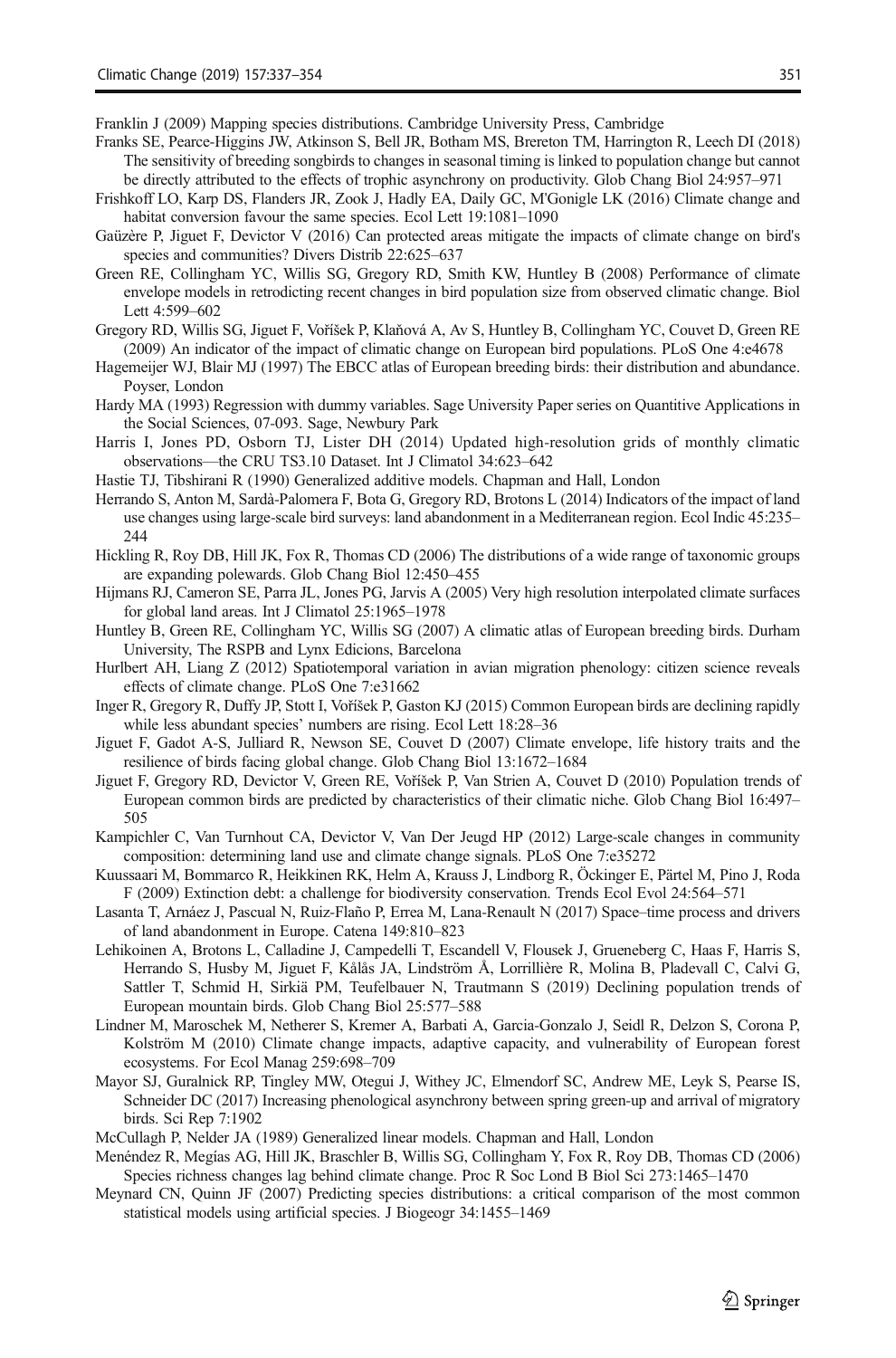- <span id="page-15-0"></span>Millien V, Kathleen Lyons S, Olson L, Smith FA, Wilson AB, Yom-Tov Y (2006) Ecotypic variation in the context of global climate change: revisiting the rules. Ecol Lett 9:853–869
- Paradis E, Baillie SR, Sutherland WJ, Gregory RD (1998) Patterns of natal and breeding dispersal in birds. J Anim Ecol 67:518–536
- Parmesan C, Yohe G (2003) A globally coherent fingerprint of climate change impacts across natural systems. Nature 421:37–42
- Parmesan C, Ryrholm N, Stefanescu C, Hill JK, Thomas CD, Descimon H, Huntley B, Kaila L, Kullberg J, Tammaru T (1999) Poleward shifts in geographical ranges of butterfly species associated with regional warming. Nature 399:579
- Pearce-Higgins JW, Green RE (2014) Birds and climate change: impacts and conservation responses. Cambridge University Press, Cambridge
- Pearce-Higgins JW, Ockendon N, Baker DJ, Carr J, White EC, Almond REA, Amano T, Bertram E, Bradbury RB, Bradley C, Butchart SHM, Doswald N, Foden W, Gill DJC, Green RE, Sutherland WJ, Tanner EVJ (2015) Geographical variation in species' population responses to changes in temperature and precipitation. Proc R Soc Lond B Biol Sci 282:20151561
- Pearson RG, Stanton JC, Shoemaker KT, Aiello-Lammens ME, Ersts PJ, Horning N, Fordham DA, Raxworthy CJ, Ryu HY, McNees J (2014) Life history and spatial traits predict extinction risk due to climate change. Nat Clim Chang 4:217
- PECBMS (2012) <http://www.ebcc.info/indebothx.php?ID=491>
- Poole A (2005) The birds of North America online: [http://bna.birds.cornell.edu/BNA/.](http://bna.birds.cornell.edu/BNA/) Cornell Laboratory of Ornithology, Ithaca, NY
- Prentice I, Cramer W, Harrison SP, Leemans R, Monserud RA, Solomon AM (1992) A global biome model based on plant physiology and dominance, soil properties and climate. J Biogeogr 19:117–134
- R Core Team (2013) R: a language and environment for statistical computing. R Foundation for Statistical Computing, Vienna, Austria. [http://www.R-project.org/version 3.0.2](http://www.r-project.org/version%203.0.2)
- Richards SA, Whittingham MJ, Stephens PA (2011) Model selection and model averaging in behavioural ecology: the utility of the IT-AIC framework. Behav Ecol Sociobiol 65:77–89
- Root TL, Price JT, Hall KR, Schneider SH, Rosenzweig C, Pounds JA (2003) Fingerprints of global warming on wild animals and plants. Nature 421:57–60
- Samplonius JM, Bartošová L, Burgess MD, Bushuev AV, Eeva T, Ivankina EV, Kerimov AB, Krams I, Laaksonen T, Mägi M (2018) Phenological sensitivity to climate change is higher in resident than in migrant bird populations among European cavity breeders. Glob Chang Biol 24:3780–3790
- Sanderson FJ, Donald PF, Pain DJ, Burfield IJ, Van Bommel FP (2006) Long-term population declines in Afro-Palearctic migrant birds. Biol Conserv 131:93–105
- Sauer JR, Link WA (2011) Analysis of the North American Breeding Bird Survey using hierarchical models. Auk 128:87–98
- Sheridan JA, Bickford D (2011) Shrinking body size as an ecological response to climate change. Nat Clim Chang 1:401–406
- Snow D, Perrins C (1998) The birds of the Western Palaearctic: concise edition. Oxford University Press, UK
- Speek BJ, Speek G (1984) Thieme's vogeltrekatlas: terugmeldingen van 181 vogelsoorten verzameld in 301 geografische kaarten. Thieme, Zutphen. [Dutch migration atlas]
- Spina F, Volponi S (2008-2009) Atlante della Migrazione degli Uccelli in Italia. Vol. 1-2. ISPRA MATTM, Rome
- Spooner FEB, Pearson RG, Freeman R (2018) Rapid warming is associated with population decline among terrestrial birds and mammals globally. Glob Change Biol 24:4521–4531. [https://doi.org/10.1111/gcb.14361](https://doi.org/10.1016/S0065-2504(08)60212-3)
- Stephens PA, Mason LR, Green RE, Gregory RD, Sauer JR, Alison J, Aunins A, Brotons L, Butchart SHM, Campedelli T, Chodkiewicz T, Chylarecki P, Crowe O, Elts J, Escandell V, Foppen RPB, Heldbjerg H, Herrando S, Husby M, Jiguet F, Lehikoinen A, Lindström Å, Noble DG, Paquet J-Y, Reif J, Sattler T, Szép T, Teufelbauer N, Trautmann S, van Strien AJ, van Turnhout CAM, Vorisek P, Willis SG (2016) Consistent response of bird populations to climate change on two continents. Science 352:84–87
- Tayleur CM, Devictor V, Gaüzère P, Jonzén N, Smith HG, Lindström Å (2016) Regional variation in climate change winners and losers highlights the rapid loss of cold-dwelling species. Divers Distrib 22:468–480
- Thomas C, Abery J (1995) Estimating rates of butterfly decline from distribution maps: the effect of scale. Biol Conserv 73:59–65
- Thomas CD, Lennon JJ (1999) Birds extend their ranges northwards. Nature 399:213
- Thomas CD, Franco AM, Hill JK (2006) Range retractions and extinction in the face of climate warming. Trends Ecol Evol 21:415–416
- Tucker GM, Evans MI (1997) Habitats for birds in Europe: a conservation strategy for the wider environment. BirdLife International, Cambridge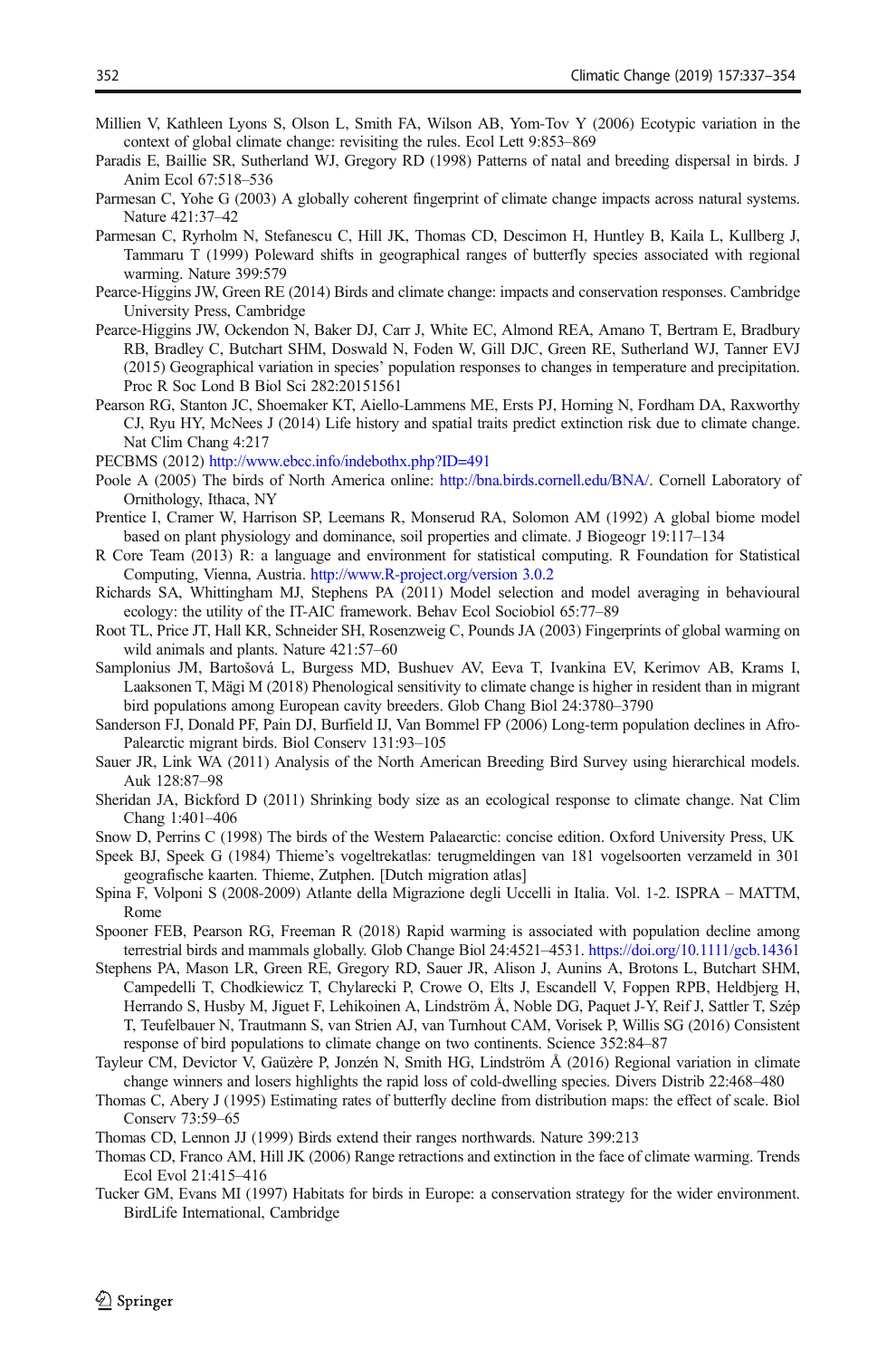- <span id="page-16-0"></span>Visser M, Adriaensen F, Van Balen J, Blondel J, Dhondt A, Van Dongen S, Du Feu C, Ivankina E, Kerimov A, De Laet J (2003) Variable responses to large-scale climate change in European Parus populations. Proc R Soc B Biol Sci 270:367–372
- Wenger SJ, Olden JD (2012) Assessing transferability of ecological models: an underappreciated aspect of statistical validation. Methods Ecol Evol 3:260–267
- Wernham C, Toms M, Marchant J, Clark J, Siriwardena G, Baillie S (2002) The migration atlas: movements of the birds of Britain and Ireland. T & AD Poyser, London
- Zink G, Bairlein F (1987-1995) Der Zug Europäischer Singvögel: Atlas der Wiederfunde Beringter Vögel Band 1–3. Aula Verlag, Wiesbaden

Publisher's note Springer Nature remains neutral with regard to jurisdictional claims in published maps and institutional affiliations.

#### Affiliations

Lucy R. Mason<sup>1</sup> • Rhys E. Green<sup>1,2</sup> • Christine Howard<sup>3</sup> • Philip A. Stephens<sup>3</sup> • Stephen G. Willis<sup>3</sup> • Ainars Aunins<sup>4,5</sup> • Lluís Brotons<sup>6,7,8,9</sup> • Tomasz Chodkiewicz<sup>10,11</sup> • Przemysław Chylarecki<sup>10</sup> · Virginia Escandell<sup>12</sup> · Ruud P. B. Foppen<sup>13,14,15</sup> · Sergi Herrando<sup>6,7</sup> · Magne Husby<sup>16,17</sup> · Frédéric Jiguet<sup>18</sup> · John Atle Kålås<sup>19</sup> · Åke Lindström<sup>20</sup> · Dario Massimino<sup>21</sup> · Charlotte Moshøj<sup>22</sup> · Renno Nellis<sup>23</sup> · Jean-Yves Paquet<sup>24</sup> · Jiří Reif<sup>25</sup> · Päivi M. Sirkiä<sup>26</sup> · Tibor Szép<sup>27</sup> · Guido Tellini Florenzano<sup>28</sup> · Norbert Teufelbauer<sup>29</sup> · Sven Trautmann<sup>30</sup> · Arco van Strien<sup>31</sup> · Chris A. M. van Turnhout<sup>13,14</sup> · Petr Voříšek<sup>32,33</sup> · Richard D. Gregory<sup>1,34</sup>

- <sup>1</sup> RSPB Centre for Conservation Science, The Lodge, Sandy, Bedfordshire SG19 2DL, UK
- <sup>2</sup> Conservation Science Group, Department of Zoology, University of Cambridge, David Attenborough Building, Pembroke Street, Cambridge CB2 3QZ, UK
- <sup>3</sup> Conservation Ecology Group, Department of Biosciences, Durham University, South Road, Durham DH1 3LE, UK
- <sup>4</sup> Faculty of Biology, University of Latvia, Jelgavas iela 1, Riga LV-1004, Latvia
- <sup>5</sup> Latvian Ornithological Society, Skolas iela 3, Riga LV-1010, Latvia
- <sup>6</sup> Catalan Ornithological Institute, Natural History Museum of Barcelona, Plaça Leonardo da Vinci 4–5, 08019 Barcelona, Catalonia, Spain
- <sup>7</sup> CREAF, 08193 Cerdanyola del Vallès, Spain
- <sup>8</sup> InForest Jru (CTFC-CREAF), Crta. Antiga St Llorenç de Morunys km 2, 25280 Solsona, Catalonia, Spain
- <sup>9</sup> CSIC, Cerdanyola del Vallès, Spain
- <sup>10</sup> Museum & Institute of Zoology, Polish Academy of Sciences, Wilcza 64, 00-679 Warszawa, Poland
- <sup>11</sup> Polish Society for the Protection of Birds, Odrowąża 24, 05-270 Marki, Poland
- <sup>12</sup> Sociedad Española de Ornitología/BirdLife Melquiades Biencinto, 34, 28053 Madrid, Spain
- <sup>13</sup> Sovon Dutch Centre for Field Ornithology, 6503, Nijmegen, The Netherlands
- <sup>14</sup> Department of Animal Ecology and Ecophysiology, Institute for Water and Wetland Research, Radboud University, 6500, Nijmegen, The Netherlands
- <sup>15</sup> European Bird Census Council, Post Office Box 6521, 6503 GA Nijmegen, Netherlands
- <sup>16</sup> Nord University, Røstad, 7600 Levanger, Norway
- <sup>17</sup> BirdLife Norway, Sandgata 30B, 7012 Trondheim, Norway